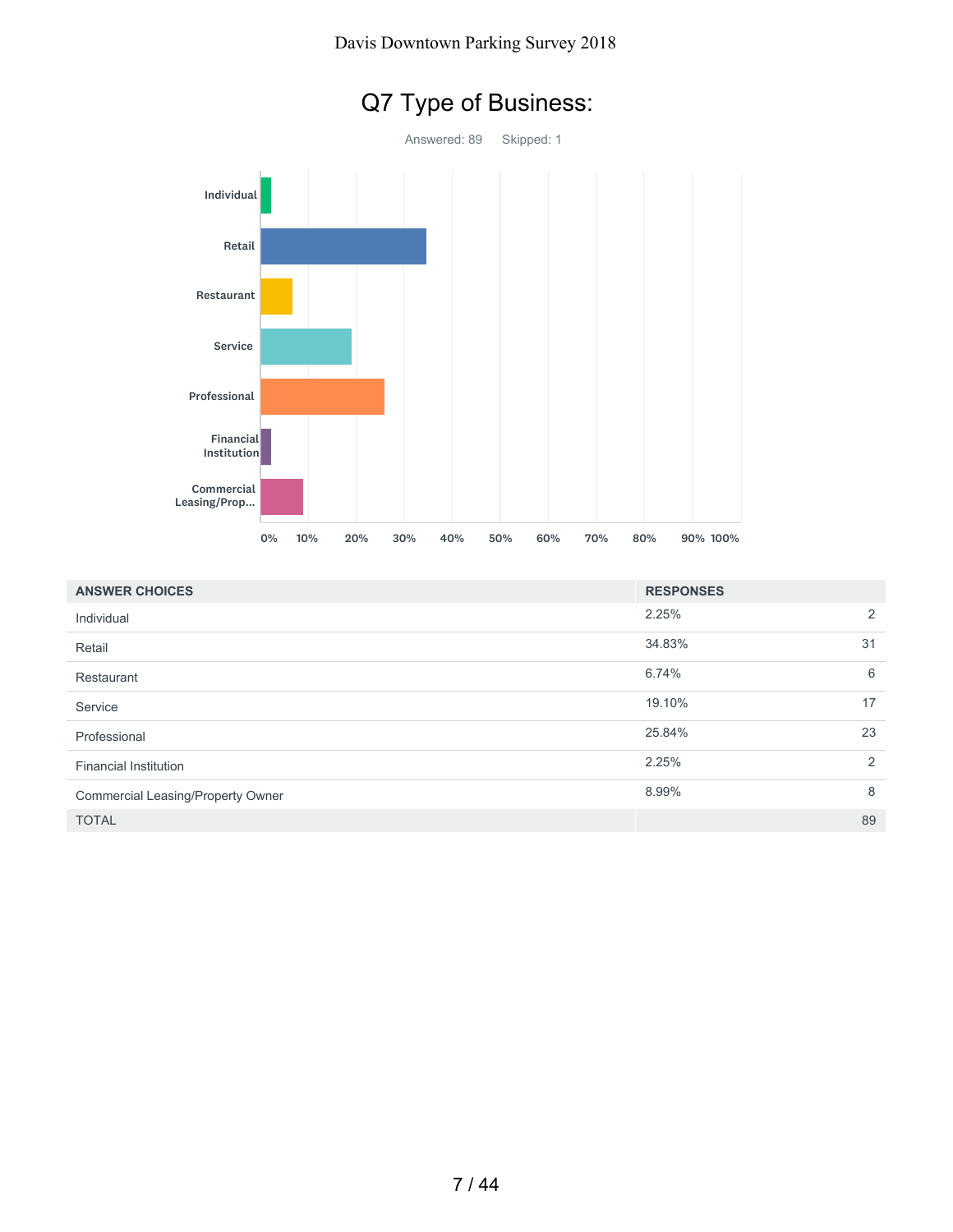



| <b>ANSWER CHOICES</b> | <b>RESPONSES</b> |    |
|-----------------------|------------------|----|
| Yes                   | 84.27%           | 75 |
| <b>No</b>             | 15.73%           | 14 |
| <b>TOTAL</b>          |                  | 89 |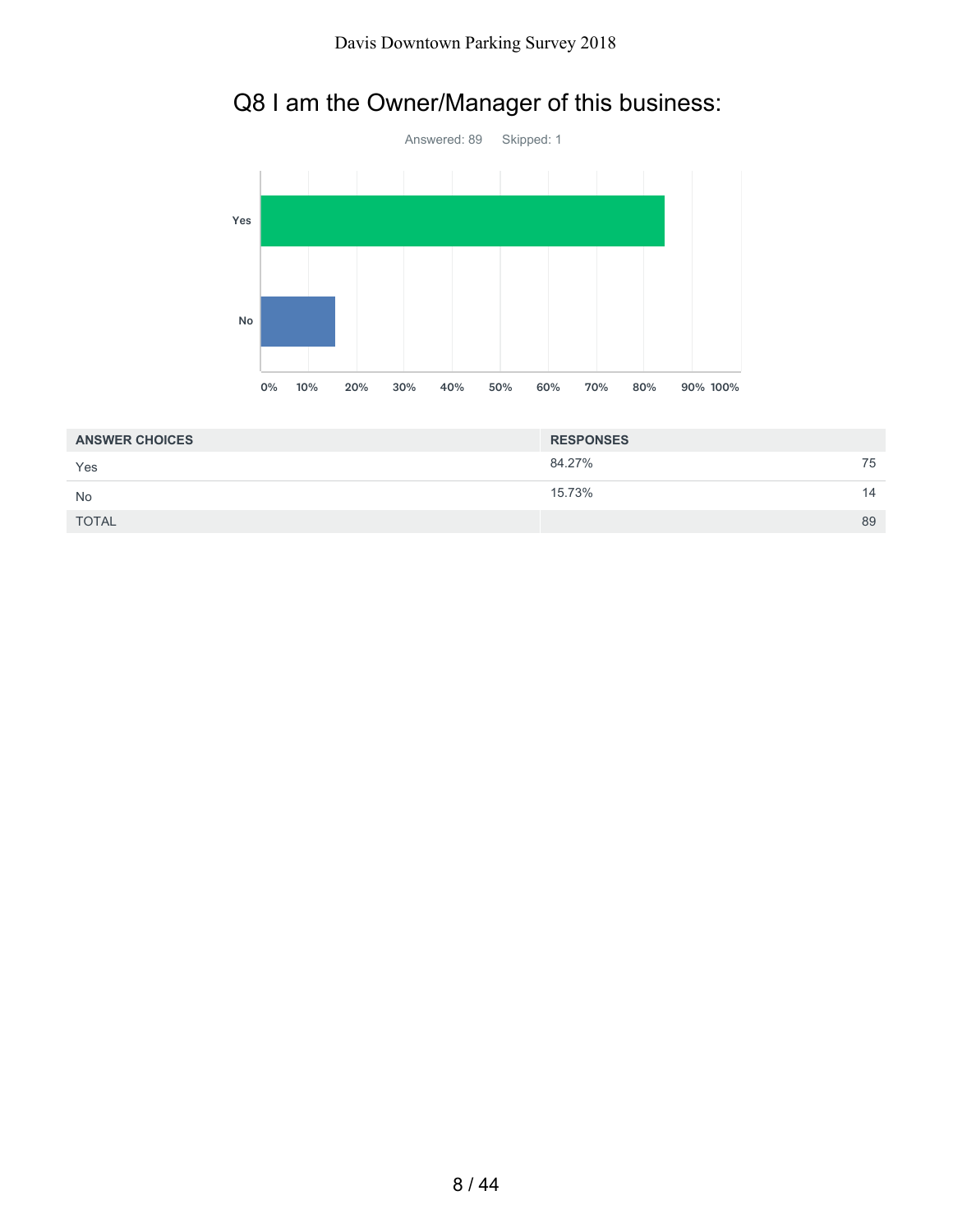

# Q9 Number of years your businesss has been at this location:

| <b>ANSWER CHOICES</b> | <b>RESPONSES</b> |    |
|-----------------------|------------------|----|
| 1 - 2 years           | 10.11%           | 9  |
| 3 - 5 years           | 12.36%           | 11 |
| 6 - 10 years          | 17.98%           | 16 |
| $11 + \gamma$ ears    | 59.55%           | 53 |
| <b>TOTAL</b>          |                  | 89 |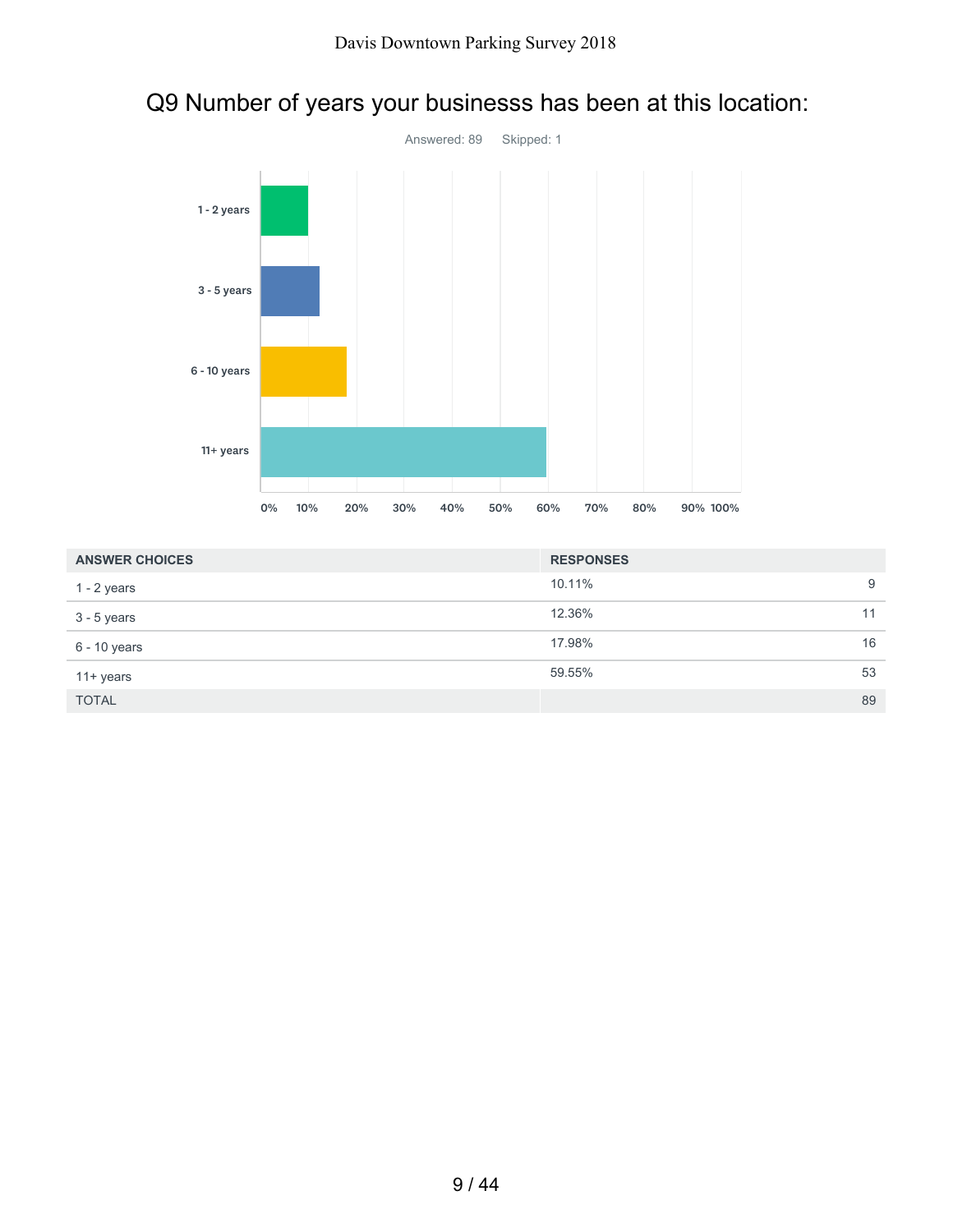# Q10 During what time of day does your business experience peak customer traffic? Select all that apply.



| <b>ANSWER CHOICES</b>         | <b>RESPONSES</b> |    |
|-------------------------------|------------------|----|
| Morning - before 11am         | 26.03%           | 19 |
| Lunch -- 11am to 2pm          | 54.79%           | 40 |
| Afternoon - 2pm to 5pm        | 52.05%           | 38 |
| Early Evening - 5pm to 9:30pm | 43.84%           | 32 |
| Late Evening - after 9:30pm   | 4.11%            | 3  |
| Consistent throughout the day | 19.18%           | 14 |
| <b>Total Respondents: 73</b>  |                  |    |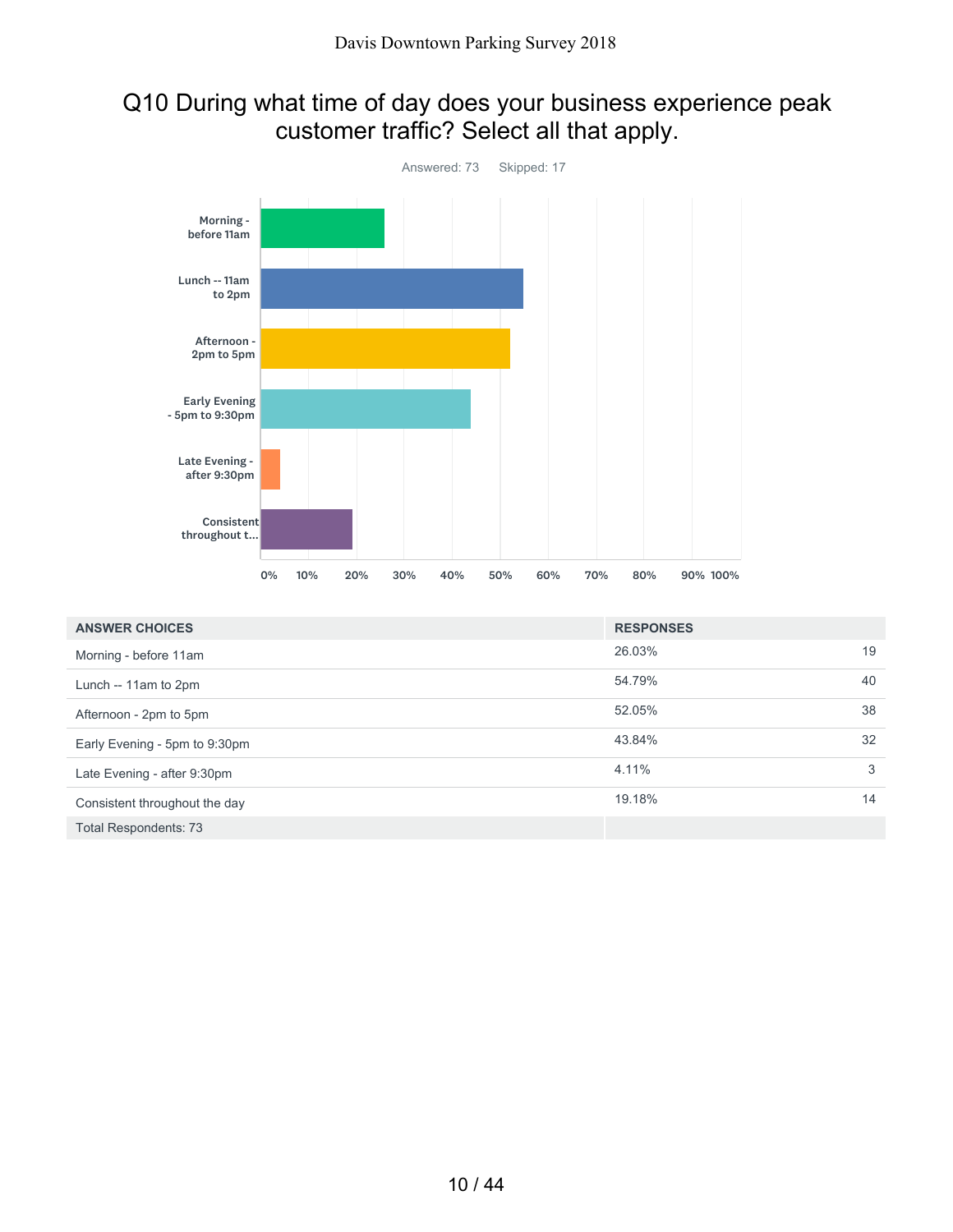### Q11 Estimate, as a percentage, which method of transportation your customers use to visit your business.



8.33% 6 9.72% 7 18.06% 13 23.61% 17 25.00% 18 6.94%

5 72

0.00% 0

Walk

Bike

Auto

1.39% 1 2.78% 2 1.39% 1 2.78% 2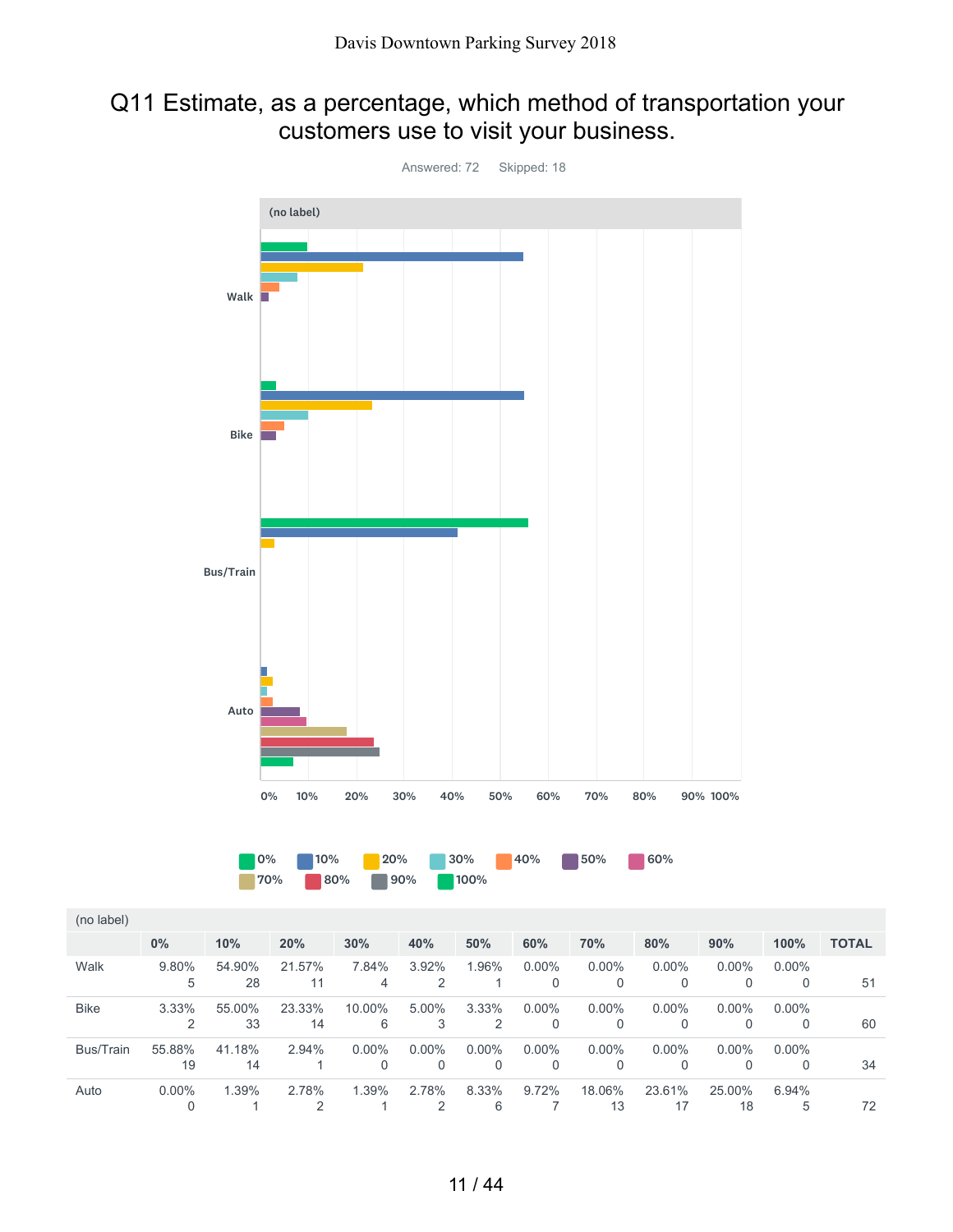# Q12 How much parking time do your customers typically need when visiting your business?



| <b>ANSWER CHOICES</b> | <b>RESPONSES</b> |    |
|-----------------------|------------------|----|
| less than 1 hour      | 30.00%           | 21 |
| less than 90 min      | 25.71%           | 18 |
| less than 2 hours     | 24.29%           | 17 |
| less than 3 hours     | 12.86%           | 9  |
| more than 3 hours     | 7.14%            | 5  |
| <b>TOTAL</b>          |                  | 70 |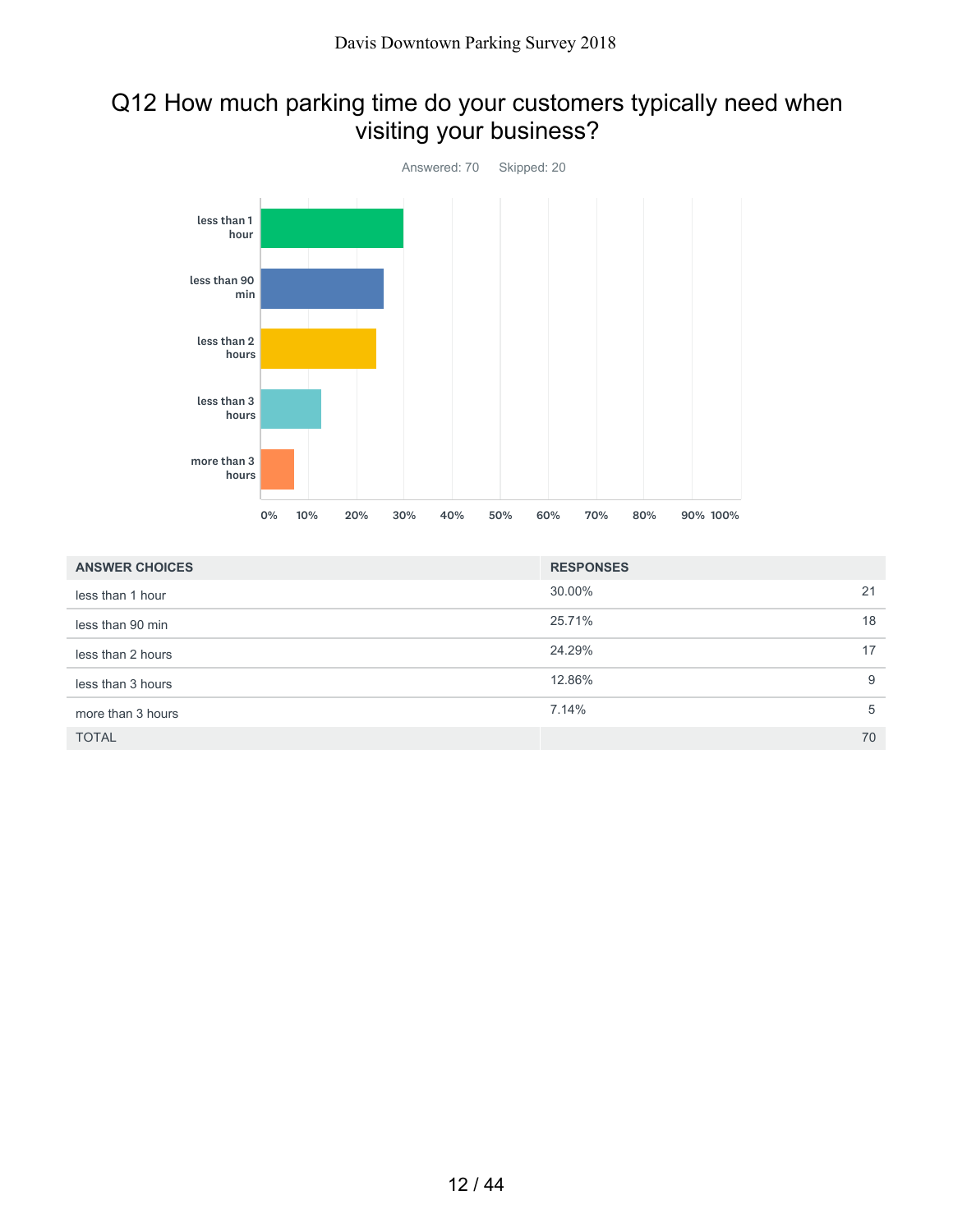# Q13 At what times of day is the demand for parking greatest for your business? Select all that apply.



| <b>ANSWER CHOICES</b>                   | <b>RESPONSES</b> |    |
|-----------------------------------------|------------------|----|
| all hours                               | 7.04%            | 5  |
| 7am to 10am                             | 15.49%           | 11 |
| 10am to 2pm                             | 71.83%           | 51 |
| 2pm to 4pm                              | 47.89%           | 34 |
| 4pm to 8pm                              | 53.52%           | 38 |
| 8pm to 10pm                             | 4.23%            | 3  |
| Parking is NOT an issue for my business | 4.23%            | 3  |
| <b>Total Respondents: 71</b>            |                  |    |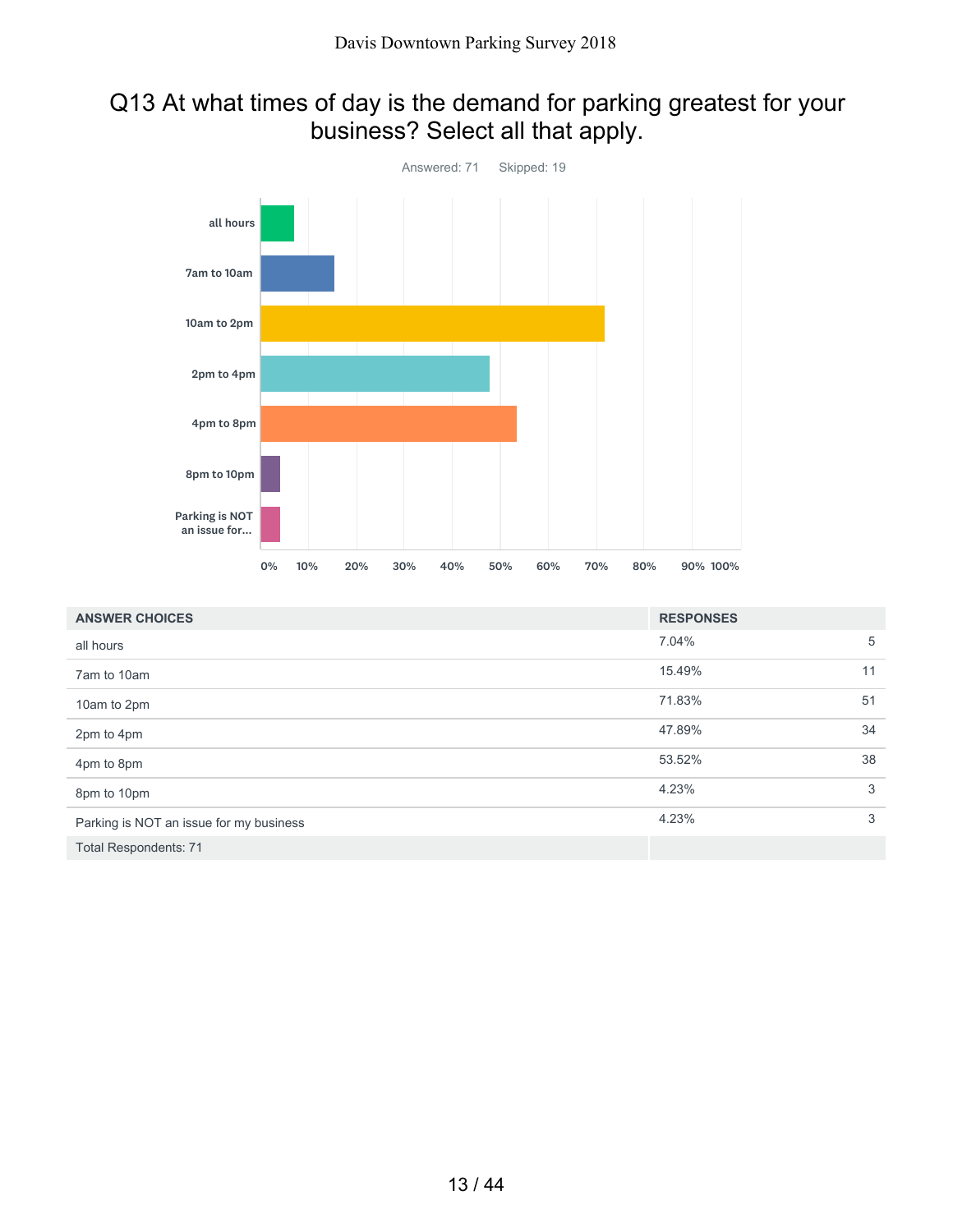# Q14 On what days of the week is the demand for parking greatest at your business? Select all that apply



| <b>ANSWER CHOICES</b>                   | <b>RESPONSES</b> |                |
|-----------------------------------------|------------------|----------------|
| all days                                | 26.76%           | 19             |
| Sunday                                  | 9.86%            | $\overline{7}$ |
| Monday                                  | 40.85%           | 29             |
| Tuesday                                 | 45.07%           | 32             |
| Wednesday                               | 50.70%           | 36             |
| Thursday                                | 53.52%           | 38             |
| Friday                                  | 63.38%           | 45             |
| Saturday                                | 36.62%           | 26             |
| Parking is NOT an issue for my business | 1.41%            | 1              |
| <b>Total Respondents: 71</b>            |                  |                |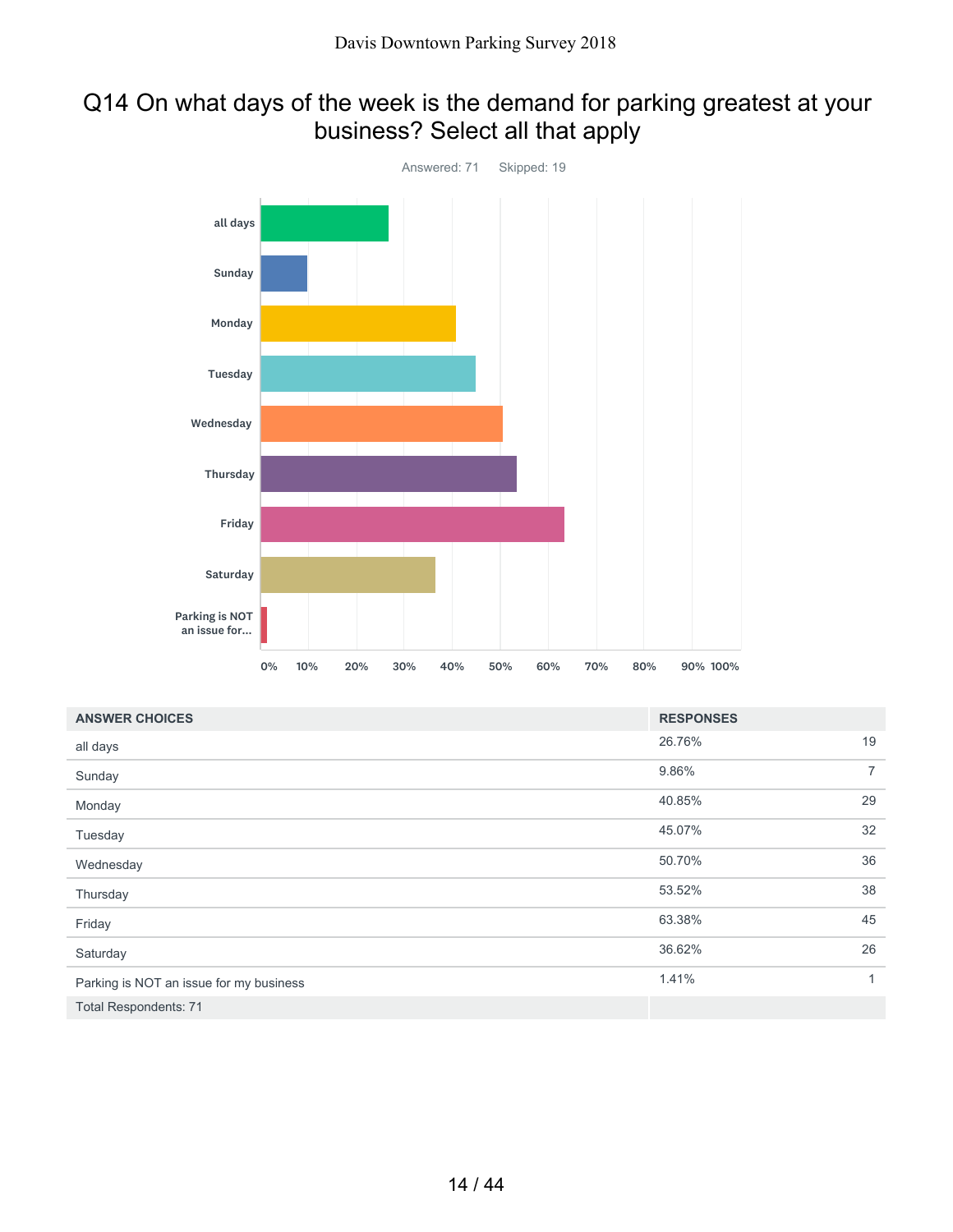### Q16 Do you feel the automotive parking supply in Downtown Davis is adequate?



| <b>ANSWER CHOICES</b> | <b>RESPONSES</b> |    |
|-----------------------|------------------|----|
| Yes                   | 29.58%           | 21 |
| No                    | 70.42%           | 50 |
| <b>TOTAL</b>          |                  | 71 |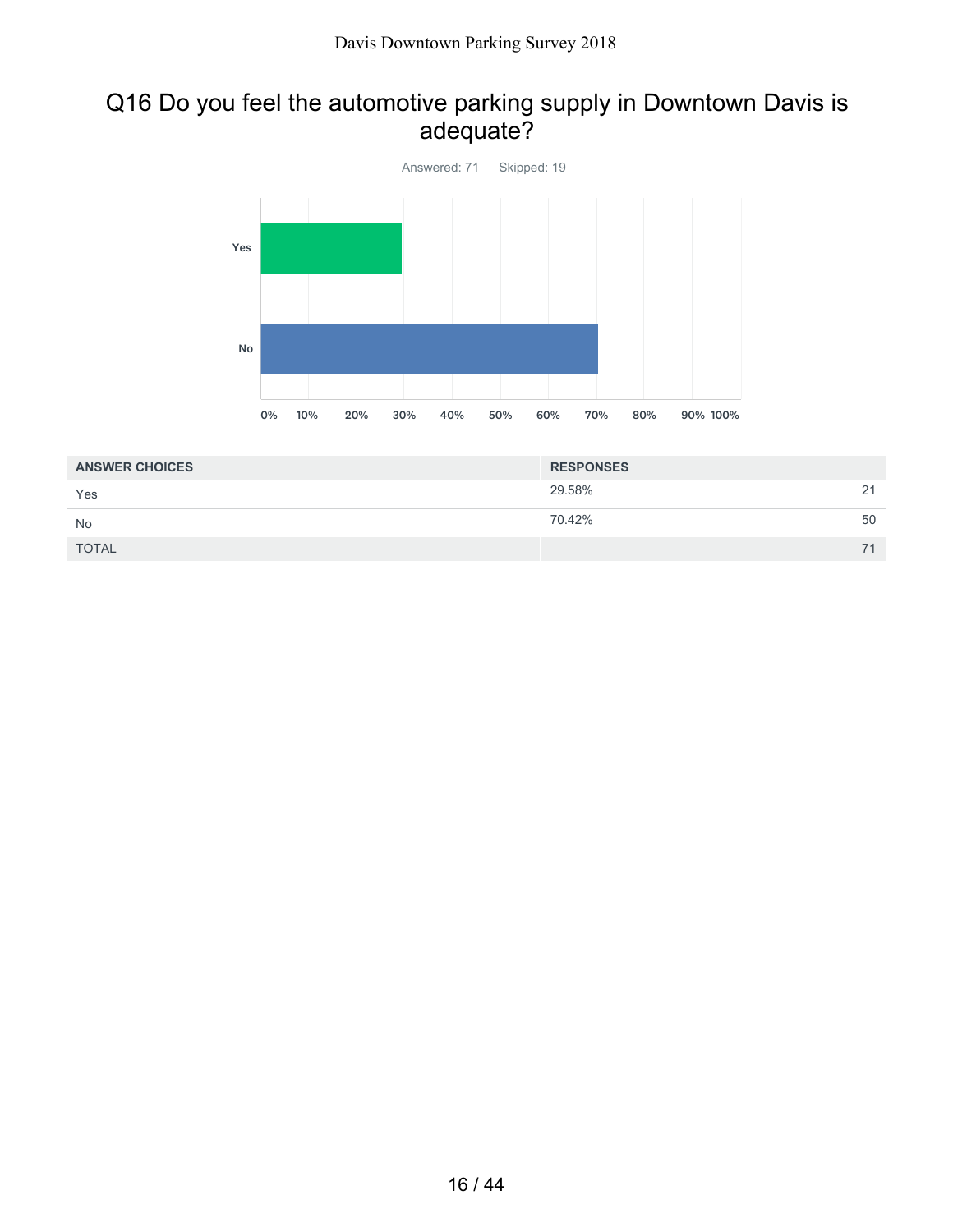Q17 Parking is currently managed and enforced six days a week, from 8am to 6pm, with some exceptions.What changes would you recommend to the current model? (Select Yes or No for each choice.)



Yes No

|                                                  | <b>YES</b> | <b>NO</b> | <b>TOTAL</b> |
|--------------------------------------------------|------------|-----------|--------------|
| Increase hours of enforcement                    | 17.46%     | 82.54%    |              |
|                                                  | 11         | 52        | 63           |
| Reduce hours of enforcement                      | 37.70%     | 62.30%    |              |
|                                                  | 23         | 38        | 61           |
| Begin hours of enforcement later in the day      | 45.31%     | 54.69%    |              |
|                                                  | 29         | 35        | 64           |
| Extend hours of enforcement later in the evening | 26.98%     | 73.02%    |              |
|                                                  | 17         | 46        | 63           |
| Increase days of enforcement                     | 13.79%     | 86.21%    |              |
|                                                  | 8          | 50        | 58           |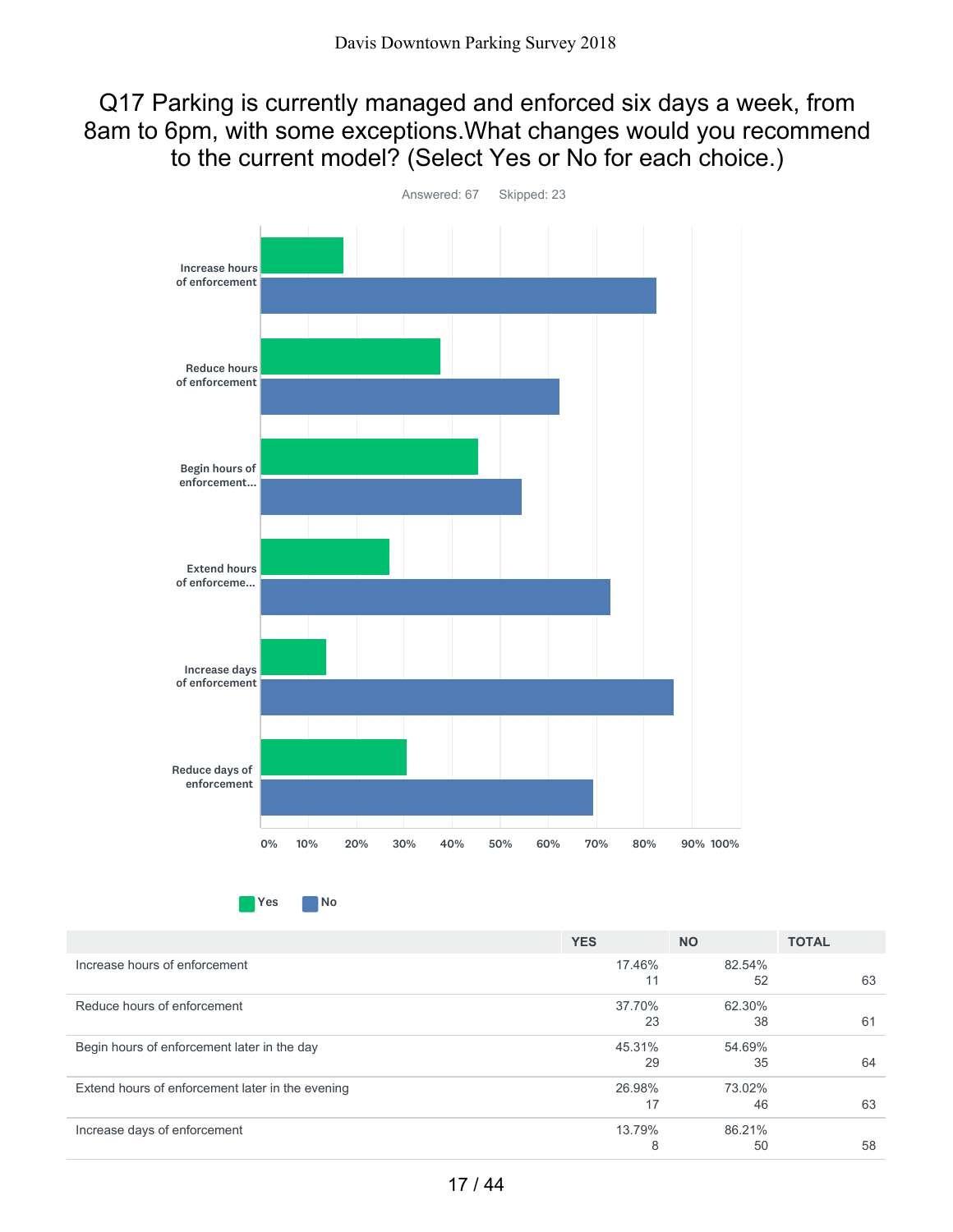| Reduce days of enforcement | 30.51% | 69.49% |    |
|----------------------------|--------|--------|----|
|                            |        |        | 59 |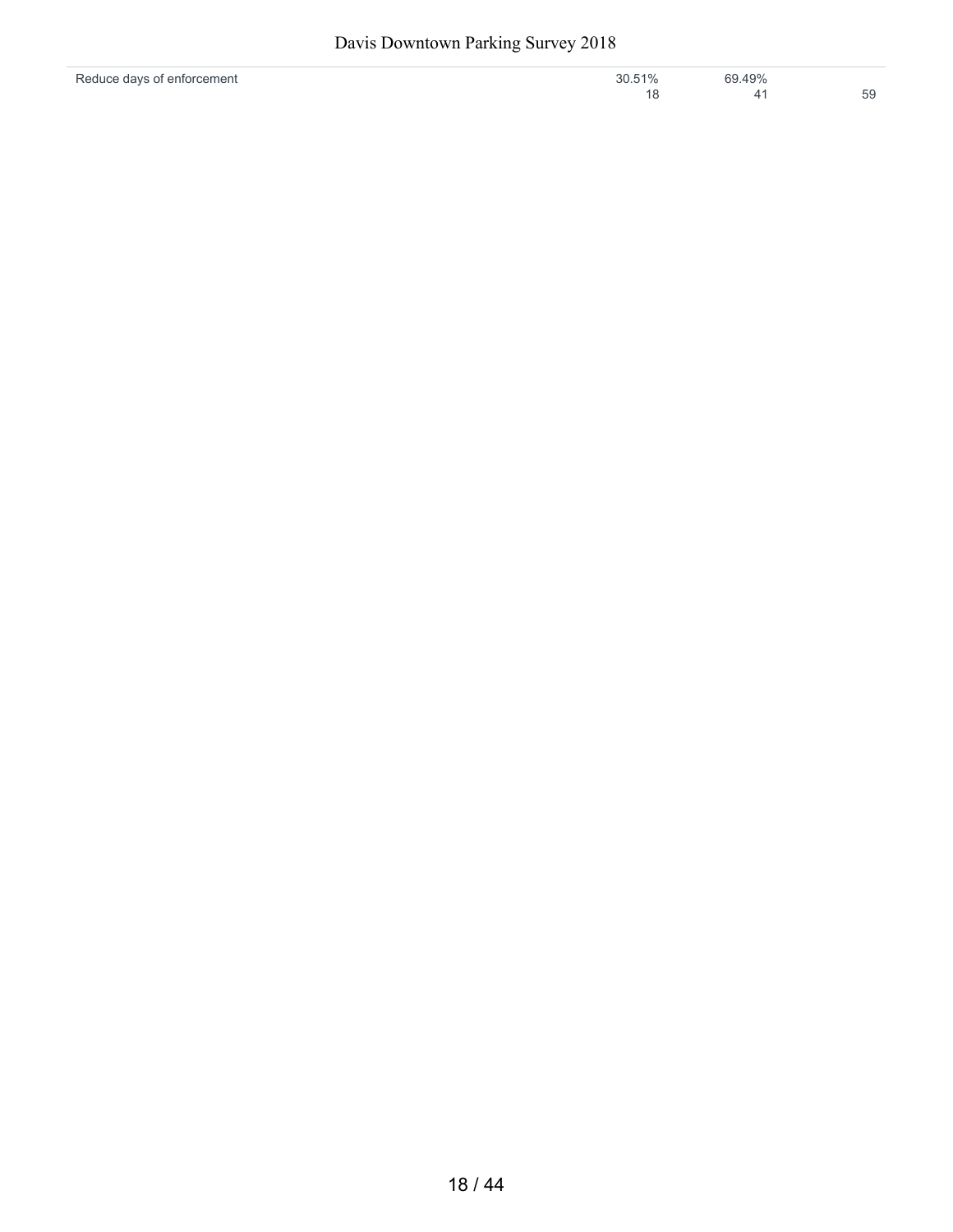# Q18 What solutions do you support for improving parking in Downtown Davis? Select all that apply.



| <b>ANSWER CHOICES</b>                             | <b>RESPONSES</b> |                |
|---------------------------------------------------|------------------|----------------|
| Adding automobile parking spaces                  | 60.29%           | 41             |
| Building an automobile parking structure          | 73.53%           | 50             |
| Busing employees from a remote area               | 14.71%           | 10             |
| A combination of free and paid parking            | 42.65%           | 29             |
| Parking meters with free periods and paid periods | 22.06%           | 15             |
| All free parking                                  | 41.18%           | 28             |
| Paid lot parking                                  | 26.47%           | 18             |
| Paid street parking                               | 10.29%           | $\overline{7}$ |
| Remote parking (over six blocks away)             | 10.29%           | $\overline{7}$ |
| Total Respondents: 68                             |                  |                |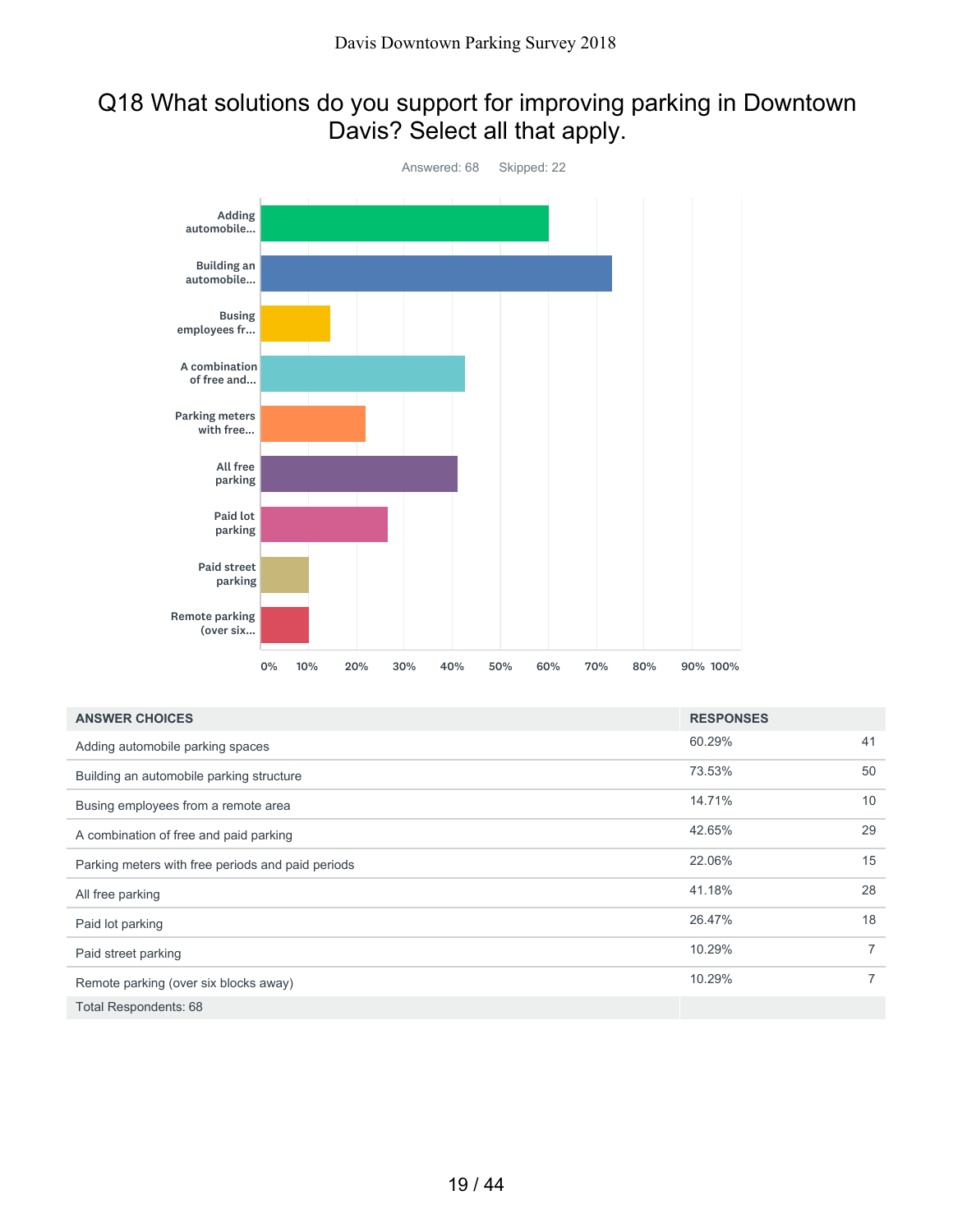# Q19 Do you receive information about the purchasing and use of X-permit parking?



| <b>ANSWER CHOICES</b> | <b>RESPONSES</b> |    |
|-----------------------|------------------|----|
| Yes                   | 78.87%           | 56 |
| <b>No</b>             | 21.13%           | 15 |
| <b>TOTAL</b>          |                  | 71 |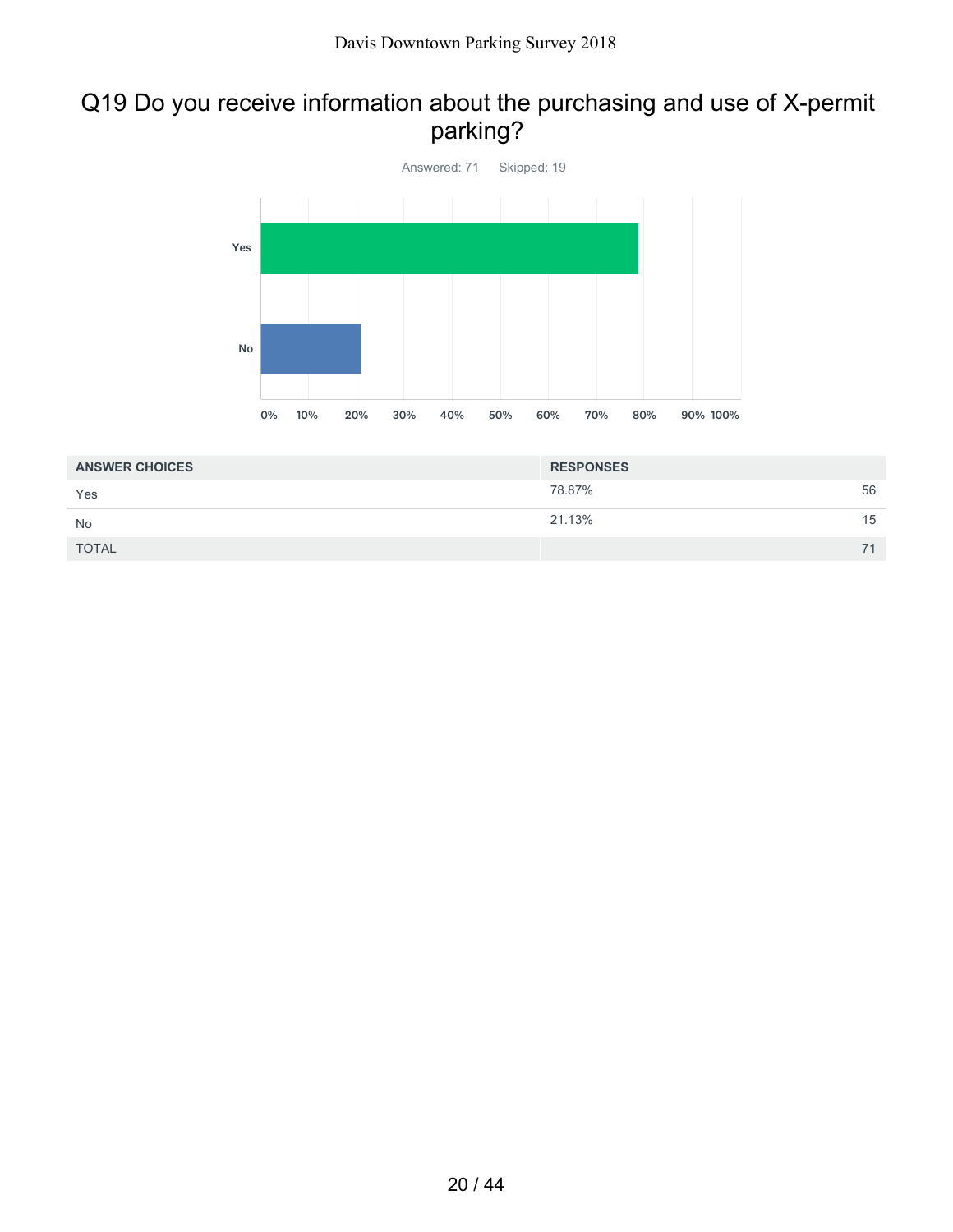

# Q20 Do you purchase X-Permits for yourself?

| <b>ANSWER CHOICES</b>            | <b>RESPONSES</b> |    |
|----------------------------------|------------------|----|
| Yes                              | 43.66%           | 31 |
| <b>No</b>                        | 35.21%           | 25 |
| Our business has private parking | 21.13%           | 15 |
| <b>TOTAL</b>                     |                  | 71 |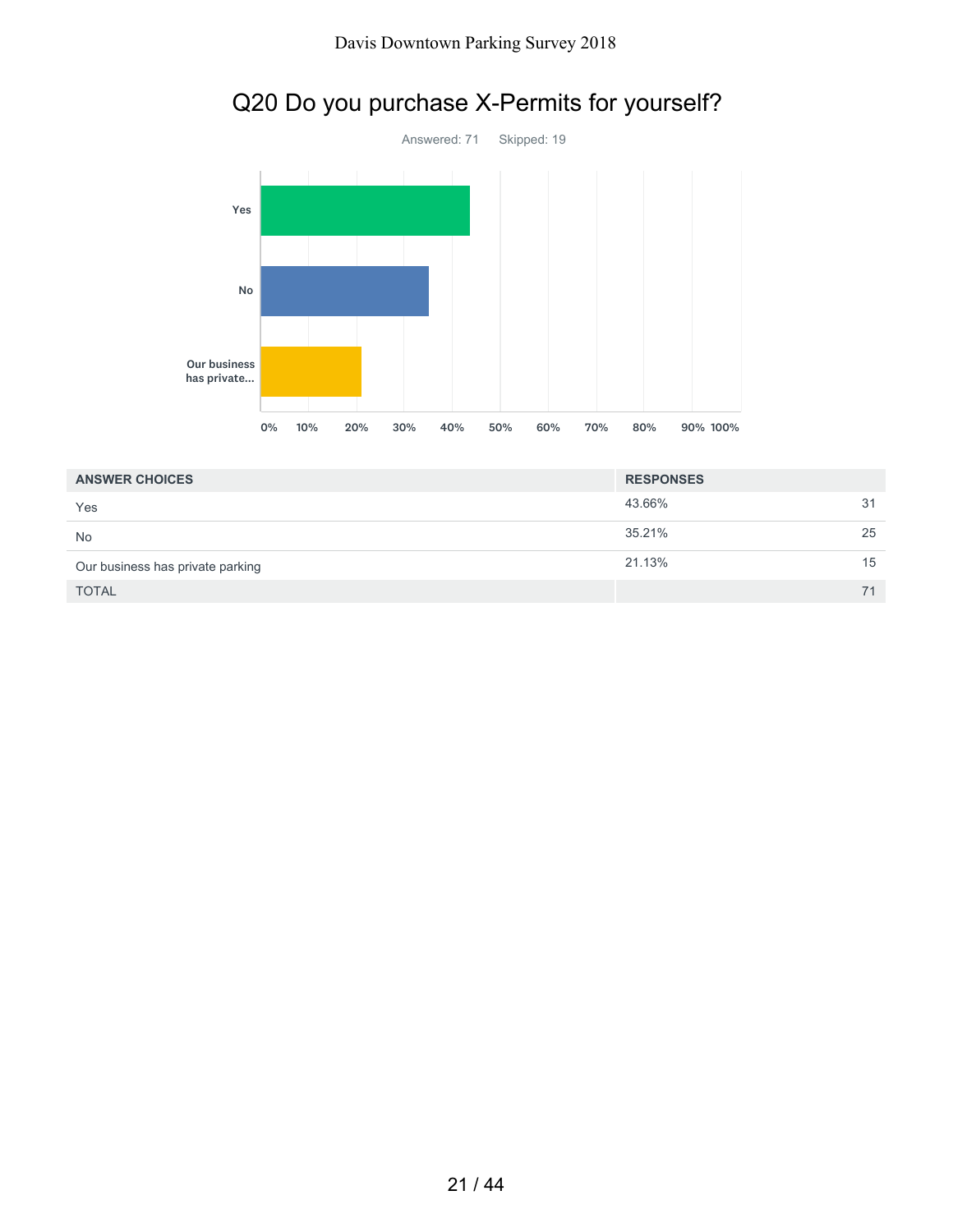### Q21 Is there and adequate supply of X-Permit spaces available when you need them?



| <b>ANSWER CHOICES</b> | <b>RESPONSES</b> |    |
|-----------------------|------------------|----|
| Yes                   | 46.15%           | 24 |
| <b>No</b>             | 53.85%           | 28 |
| <b>TOTAL</b>          |                  | 52 |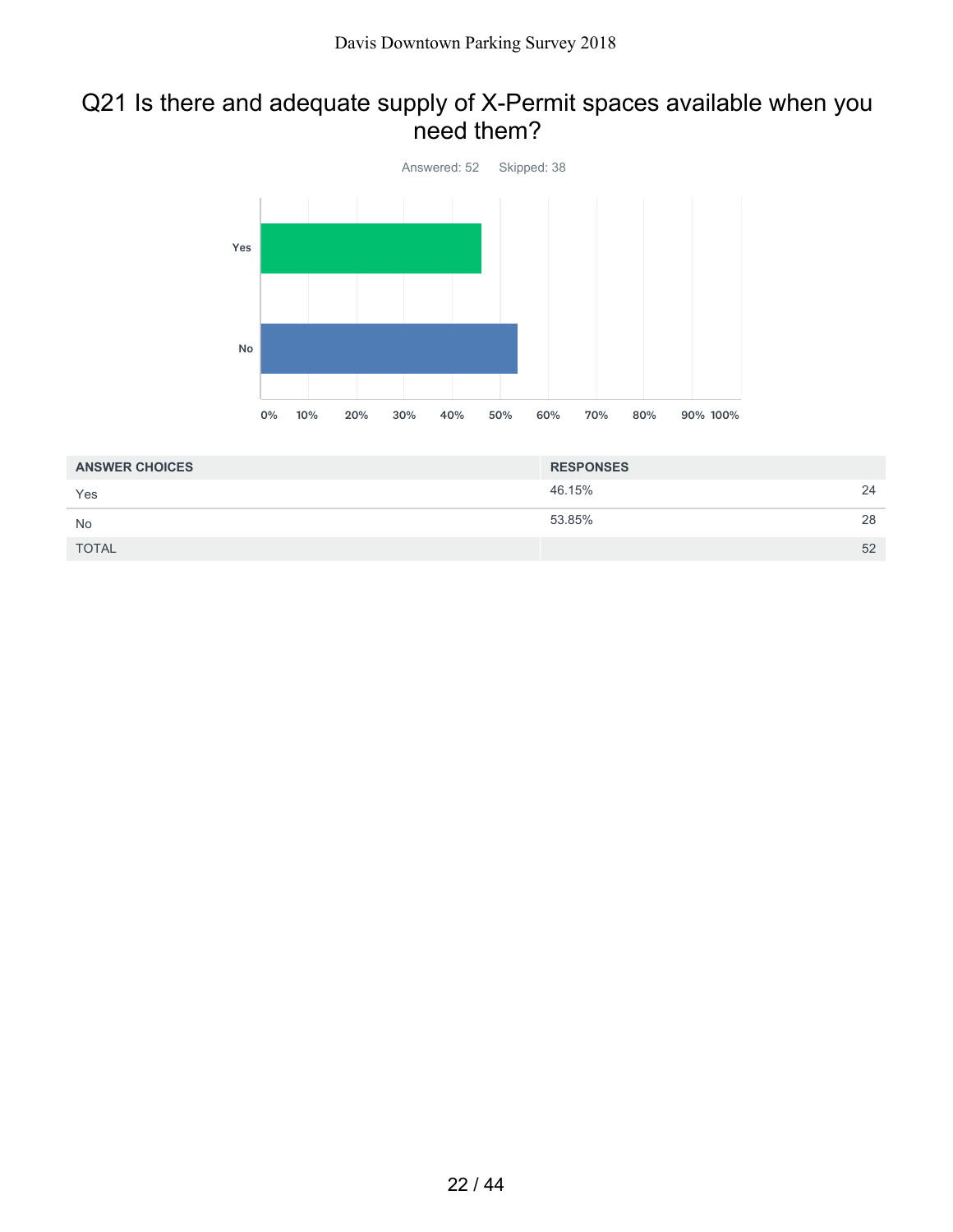### Q22 Not including yourself, how many employees currently work at your business?



| <b>ANSWER CHOICES</b> | <b>RESPONSES</b> |    |
|-----------------------|------------------|----|
| $\mathbf 0$           | 14.47%           | 11 |
| $1 - 5$               | 47.37%           | 36 |
| $6 - 10$              | 10.53%           | 8  |
| More than 10          | 27.63%           | 21 |
| <b>TOTAL</b>          |                  | 76 |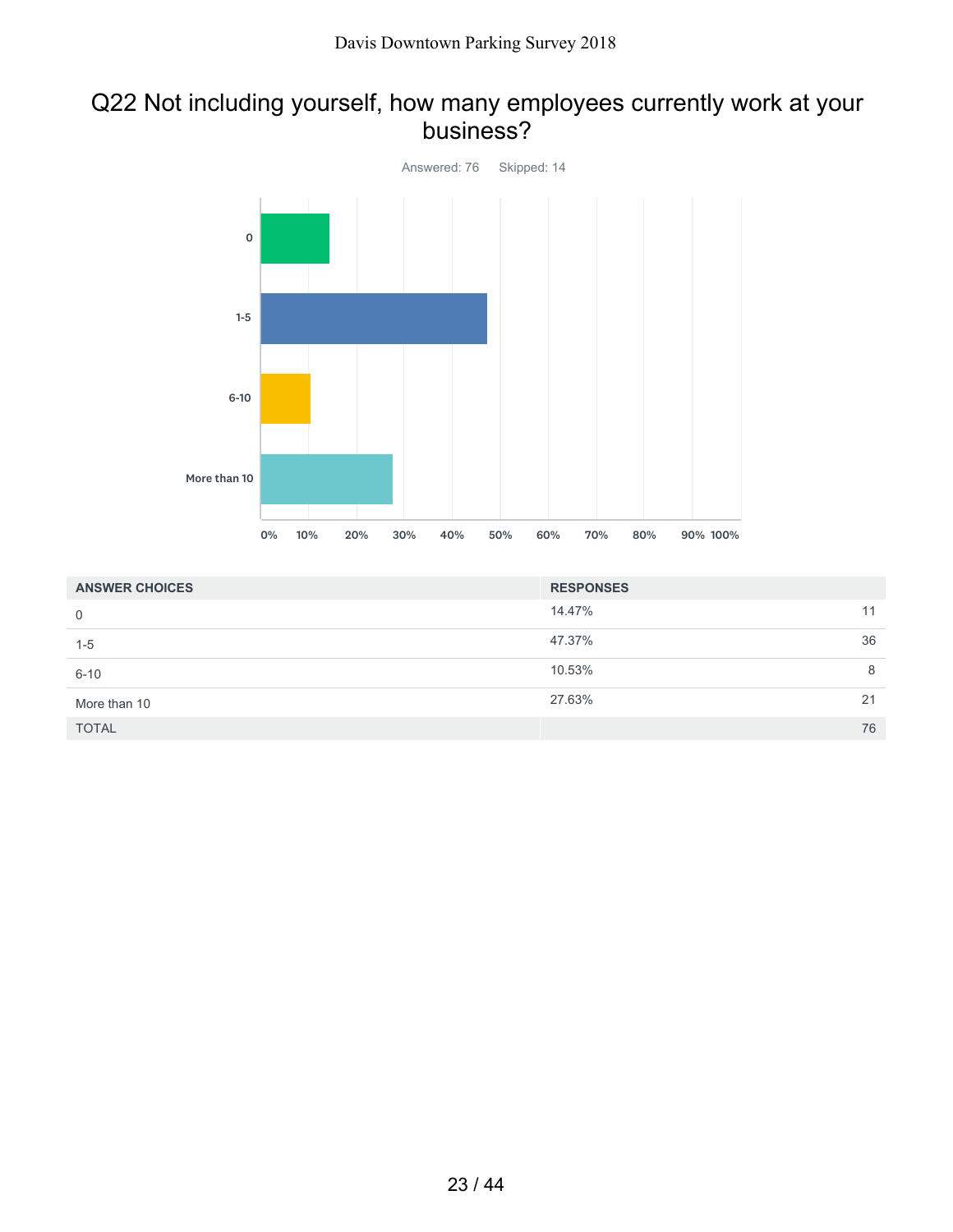

# Q23 What percentage of your employees live in Davis?

| <b>ANSWER CHOICES</b> | <b>RESPONSES</b> |                |
|-----------------------|------------------|----------------|
| 10%                   | 7.41%            | 4              |
| 20%                   | 11.11%           | $\,6$          |
| 30%                   | 3.70%            | $\overline{2}$ |
| 40%                   | 1.85%            | $\mathbf{1}$   |
| 50%                   | 12.96%           | $\overline{7}$ |
| 60%                   | 3.70%            | 2              |
| 70%                   | 7.41%            | $\overline{4}$ |
| 80%                   | 16.67%           | 9              |
| 90%                   | 11.11%           | 6              |
| 100%                  | 24.07%           | 13             |
| <b>TOTAL</b>          |                  | 54             |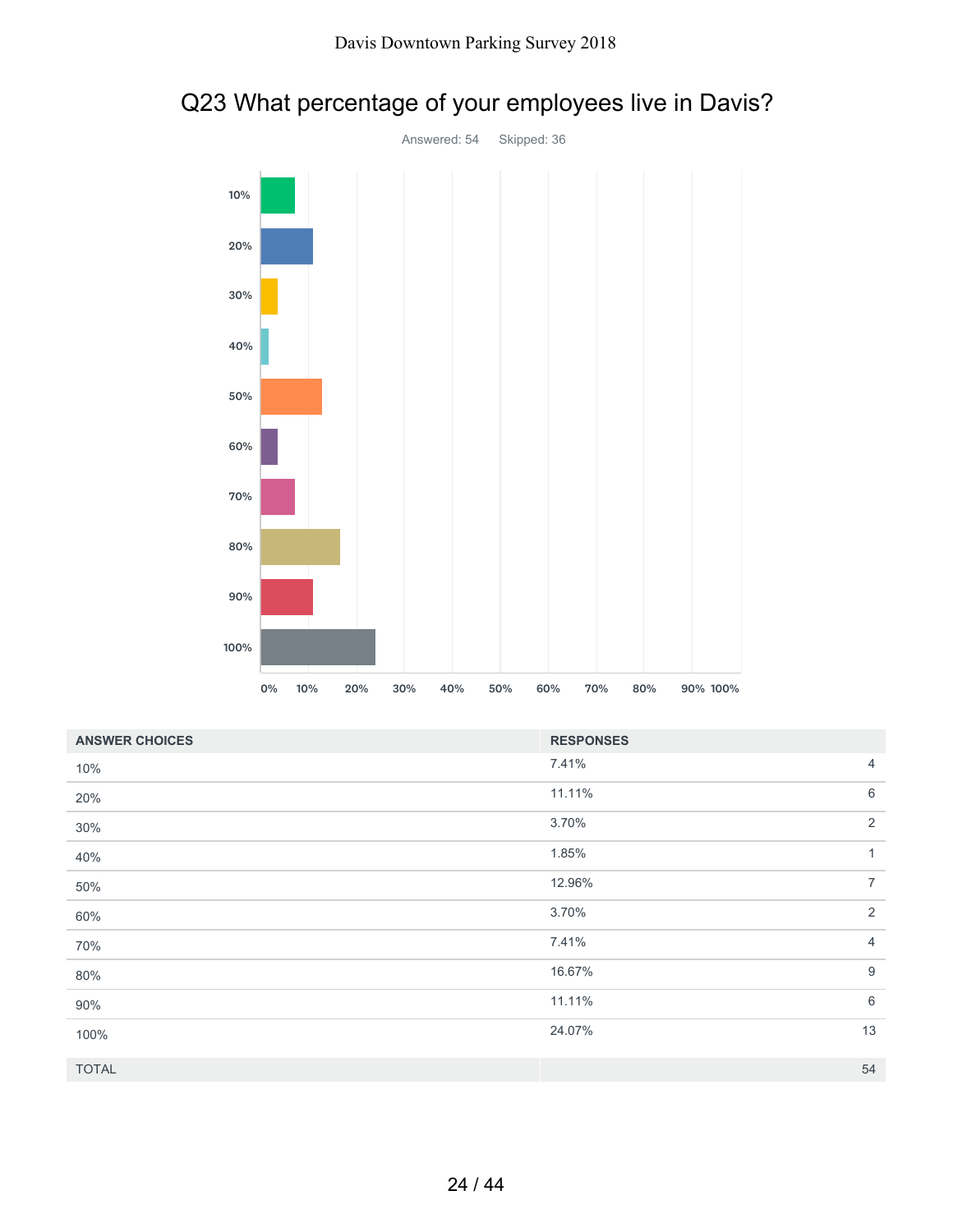#### Q24 Estimate, as a percentage, how do your employees typically get to work?

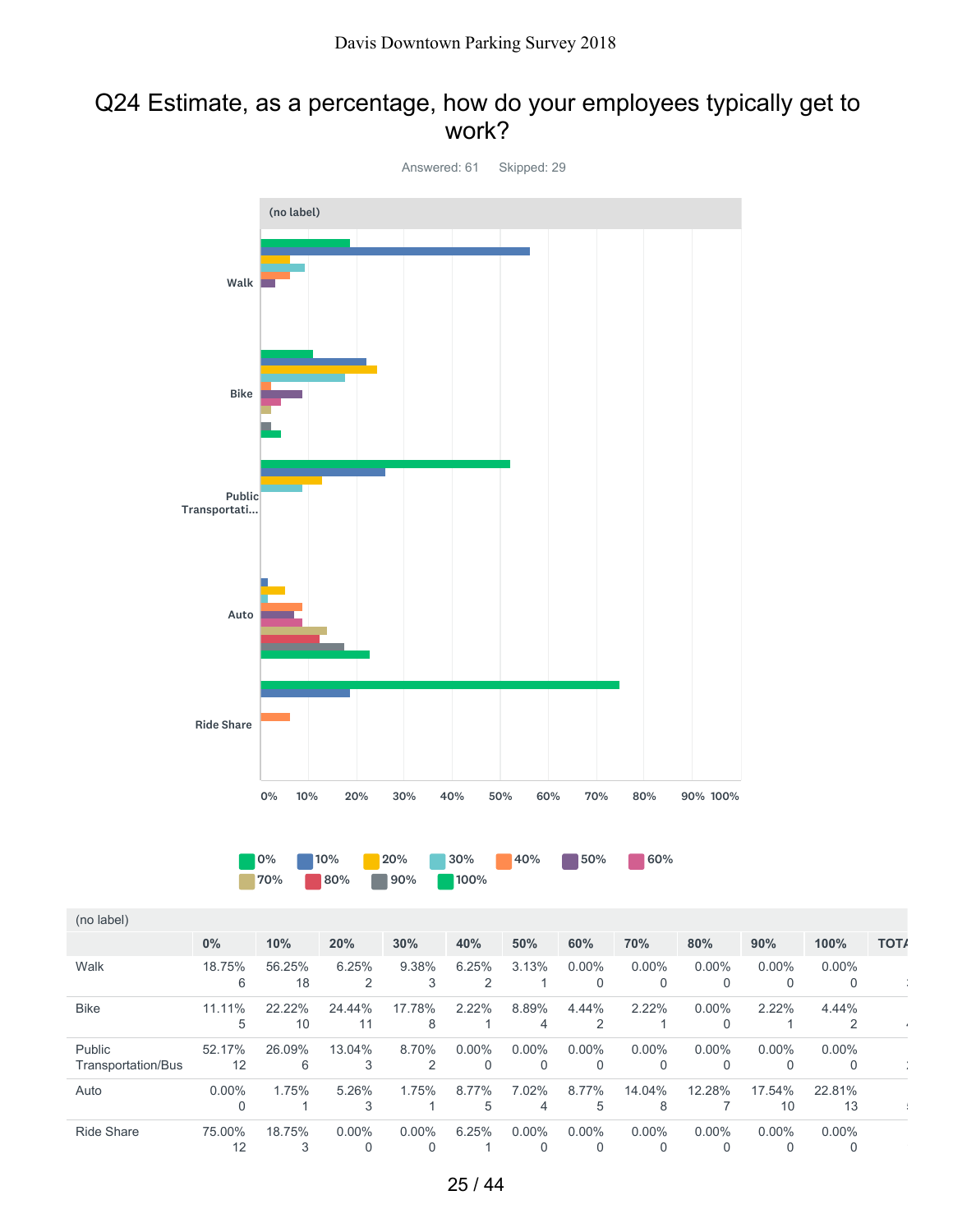# Q25 Do you incentivize your employees to use alternate transportation? Select all that apply.



| <b>ANSWER CHOICES</b>            | <b>RESPONSES</b> |               |
|----------------------------------|------------------|---------------|
| Walk                             | 6.67%            | 1.            |
| <b>Bike</b>                      | 86.67%           | 13            |
| <b>Public Transportation/Bus</b> | 6.67%            |               |
| <b>Ride Share</b>                | 13.33%           | $\mathcal{P}$ |
| <b>Total Respondents: 15</b>     |                  |               |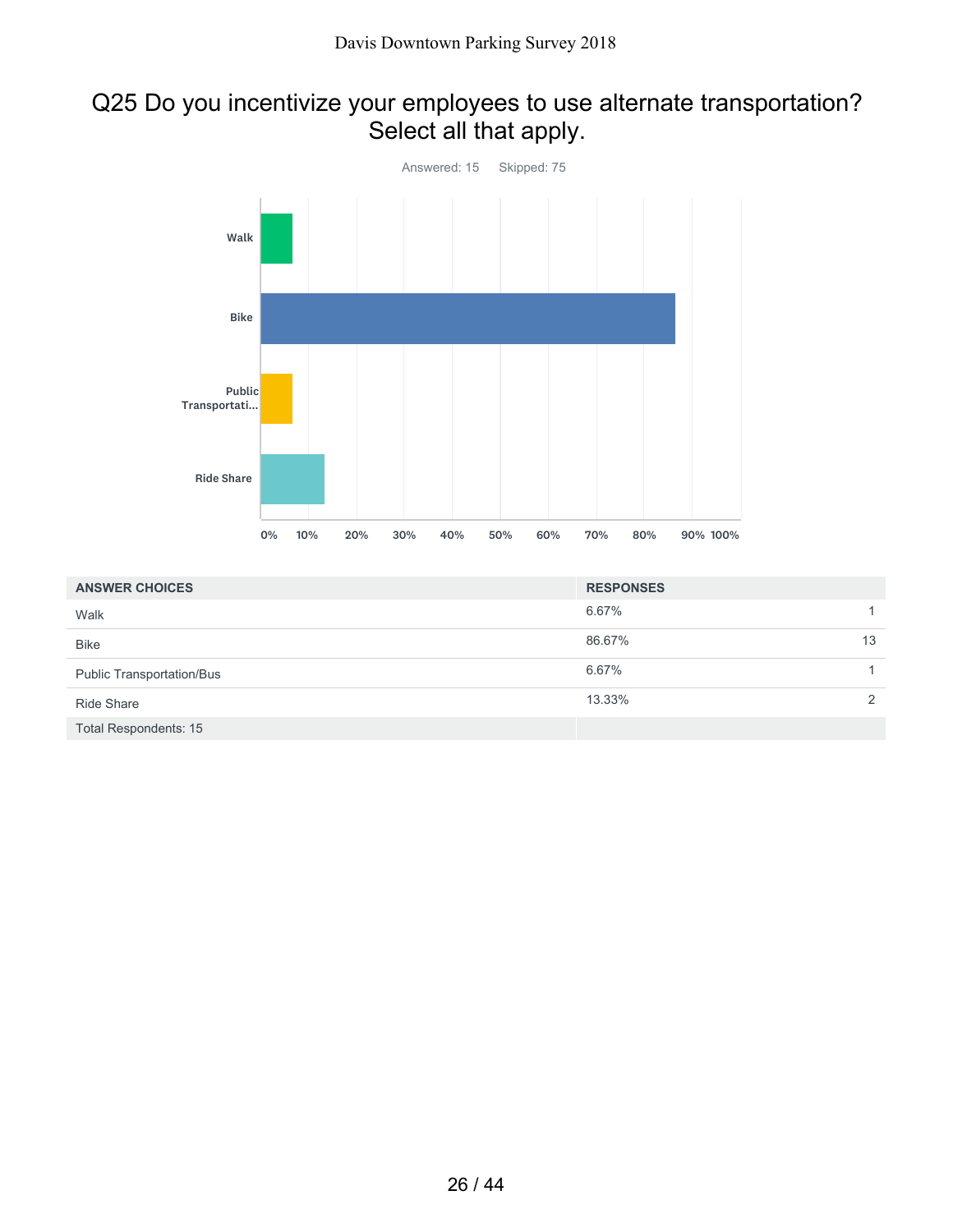# Q26 Do your employees move their vehicles during work time when park in time limited spaces (non-X-Permit zones)?



| <b>ANSWER CHOICES</b> | <b>RESPONSES</b> |    |
|-----------------------|------------------|----|
| Yes                   | 46.43%           | 26 |
| <b>No</b>             | 53.57%           | 30 |
| <b>TOTAL</b>          |                  | 56 |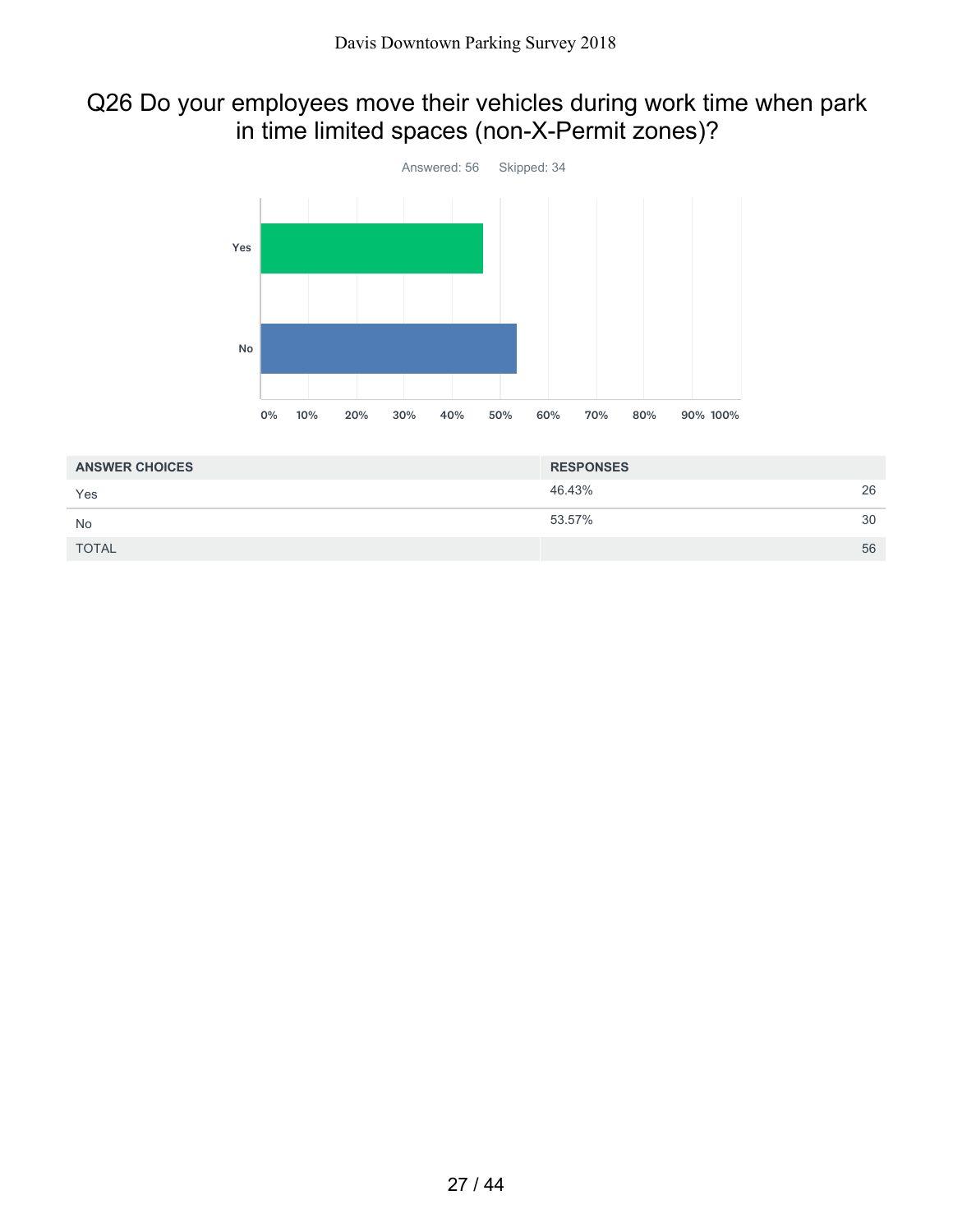# Q27 Do your employees park in time limited spaces (non-X-Permit zones)?



| <b>ANSWER CHOICES</b> | <b>RESPONSES</b> |    |
|-----------------------|------------------|----|
| Yes                   | 43.64%           | 24 |
| <b>No</b>             | 56.36%           | 31 |
| <b>TOTAL</b>          |                  | 55 |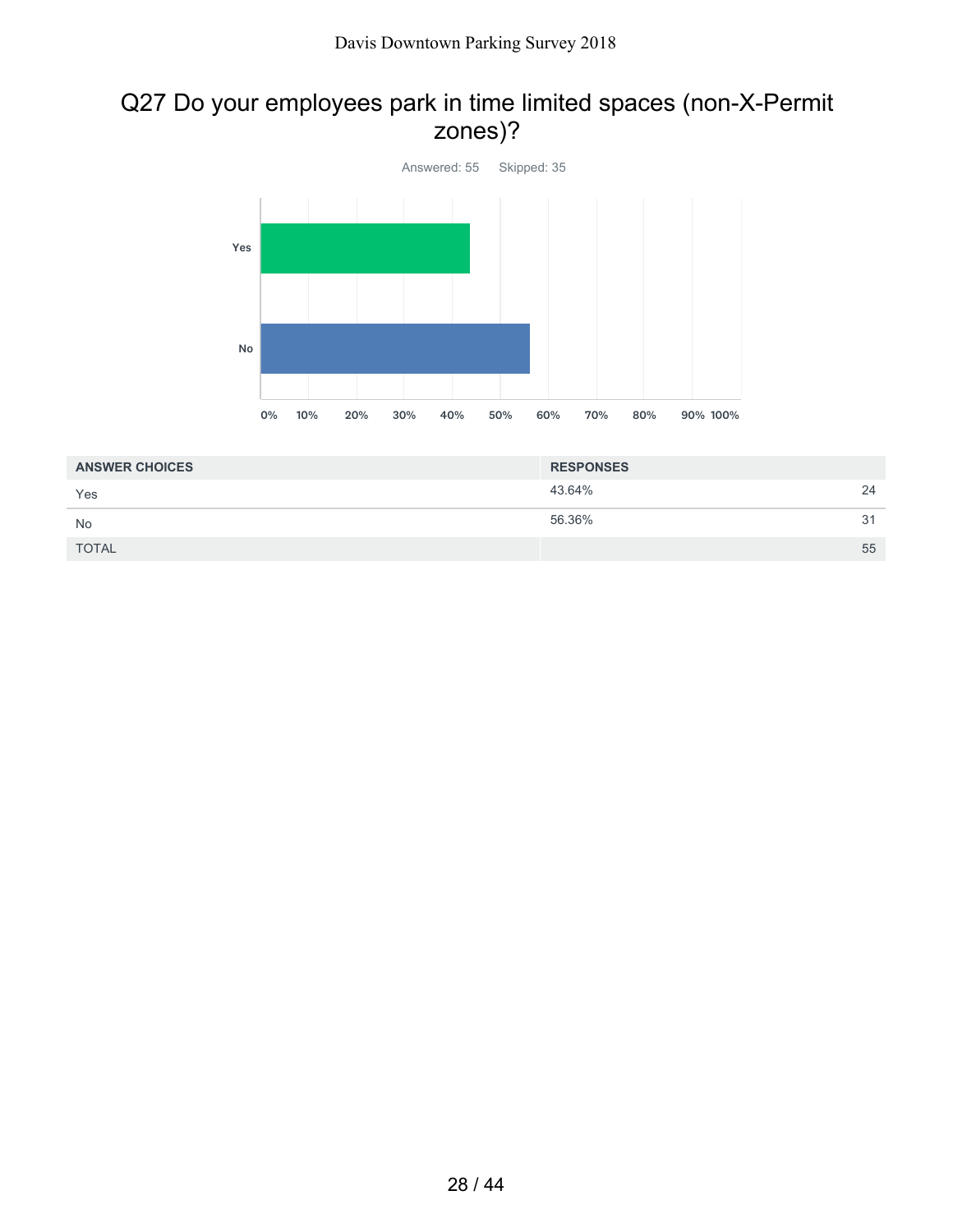### Q29 Are your employees familiar with the current X-Permit parking locations



| <b>ANSWER CHOICES</b> | <b>RESPONSES</b> |    |
|-----------------------|------------------|----|
| Yes                   | 90.57%           | 48 |
| <b>No</b>             | 9.43%            | 5  |
| <b>TOTAL</b>          |                  | 53 |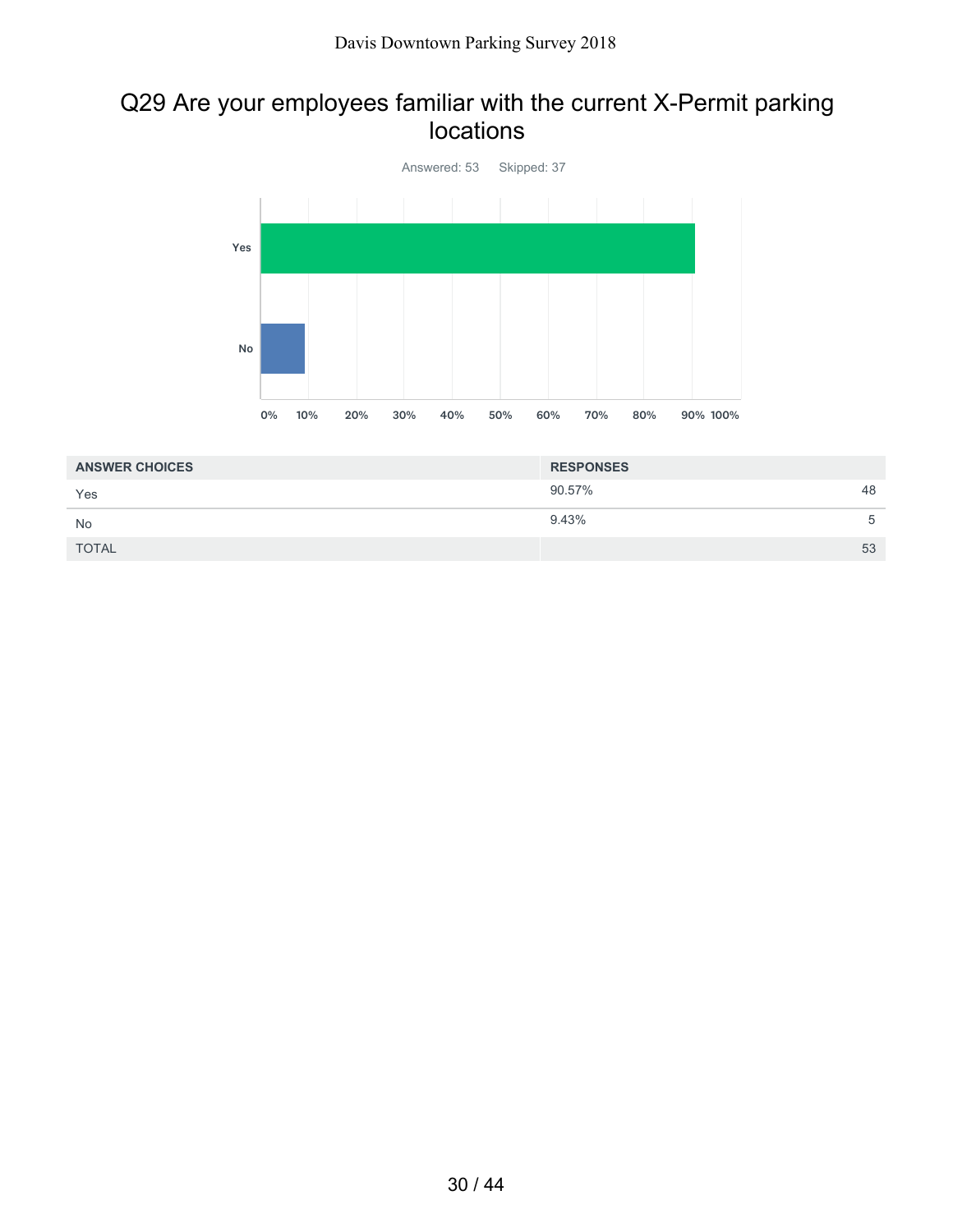# Q30 Do you share information about he benefits of X-Permit parking with your employees (if any)?



| <b>ANSWER CHOICES</b> | <b>RESPONSES</b> |    |
|-----------------------|------------------|----|
| Yes                   | 71.70%           | 38 |
| No                    | 28.30%           | 15 |
| <b>TOTAL</b>          |                  | 53 |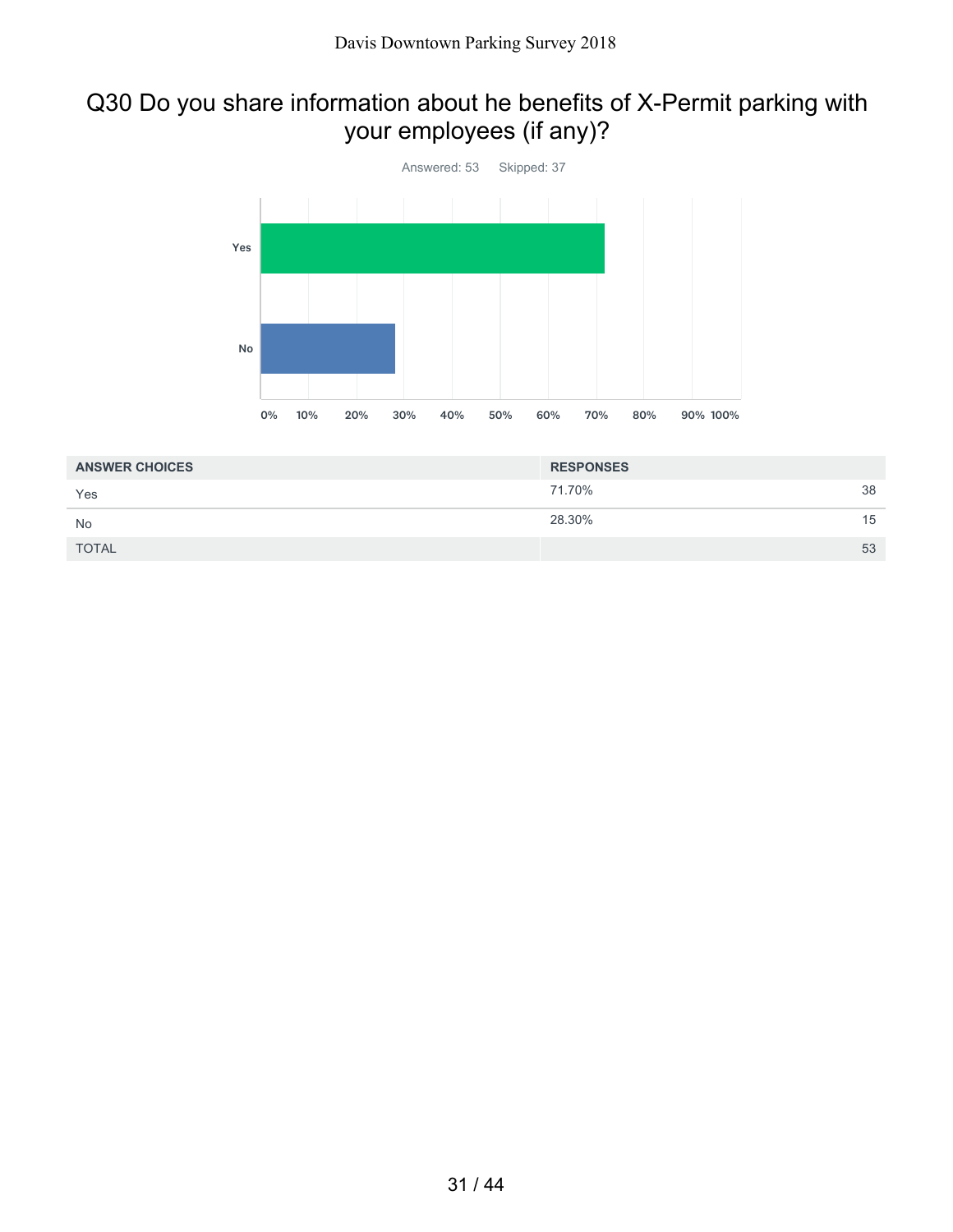# Q31 Do you purchase X-Permits for your employees (if any)?



| <b>ANSWER CHOICES</b>            | <b>RESPONSES</b> |    |
|----------------------------------|------------------|----|
| Yes                              | 42.86%           | 24 |
| <b>No</b>                        | 37.50%           | 21 |
| Our business has private parking | 19.64%           | 11 |
| <b>TOTAL</b>                     |                  | 56 |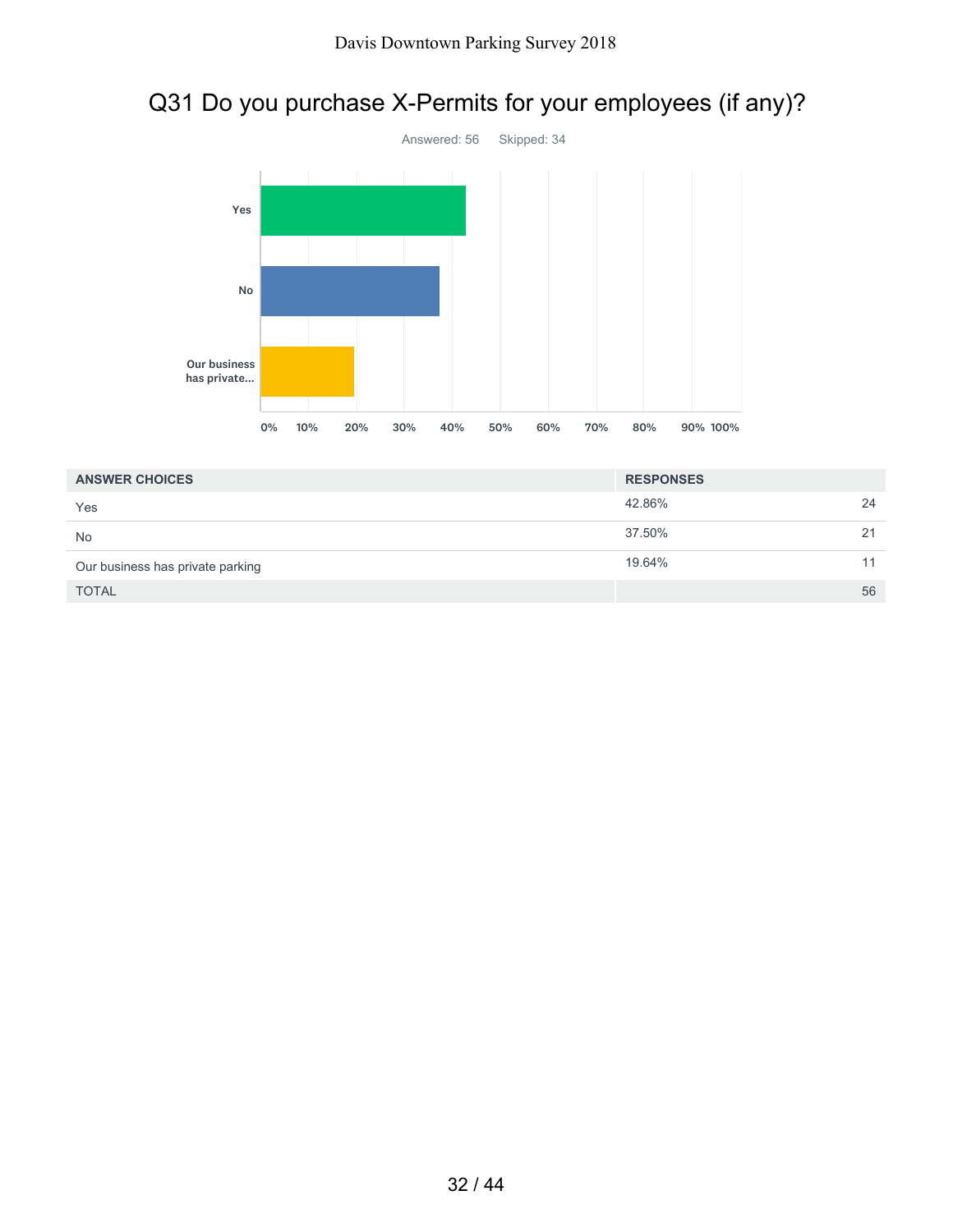# Q32 If you do not purchase X-Permits for your employees, why not? Select all that apply.



| <b>ANSWER CHOICES</b>        | <b>RESPONSES</b> |    |
|------------------------------|------------------|----|
| Cost                         | 38.71%           | 12 |
| Available spaces             | 29.03%           | 9  |
| Private parking available    | 45.16%           | 14 |
| Complex purchasing process   | 3.23%            |    |
| <b>Total Respondents: 31</b> |                  |    |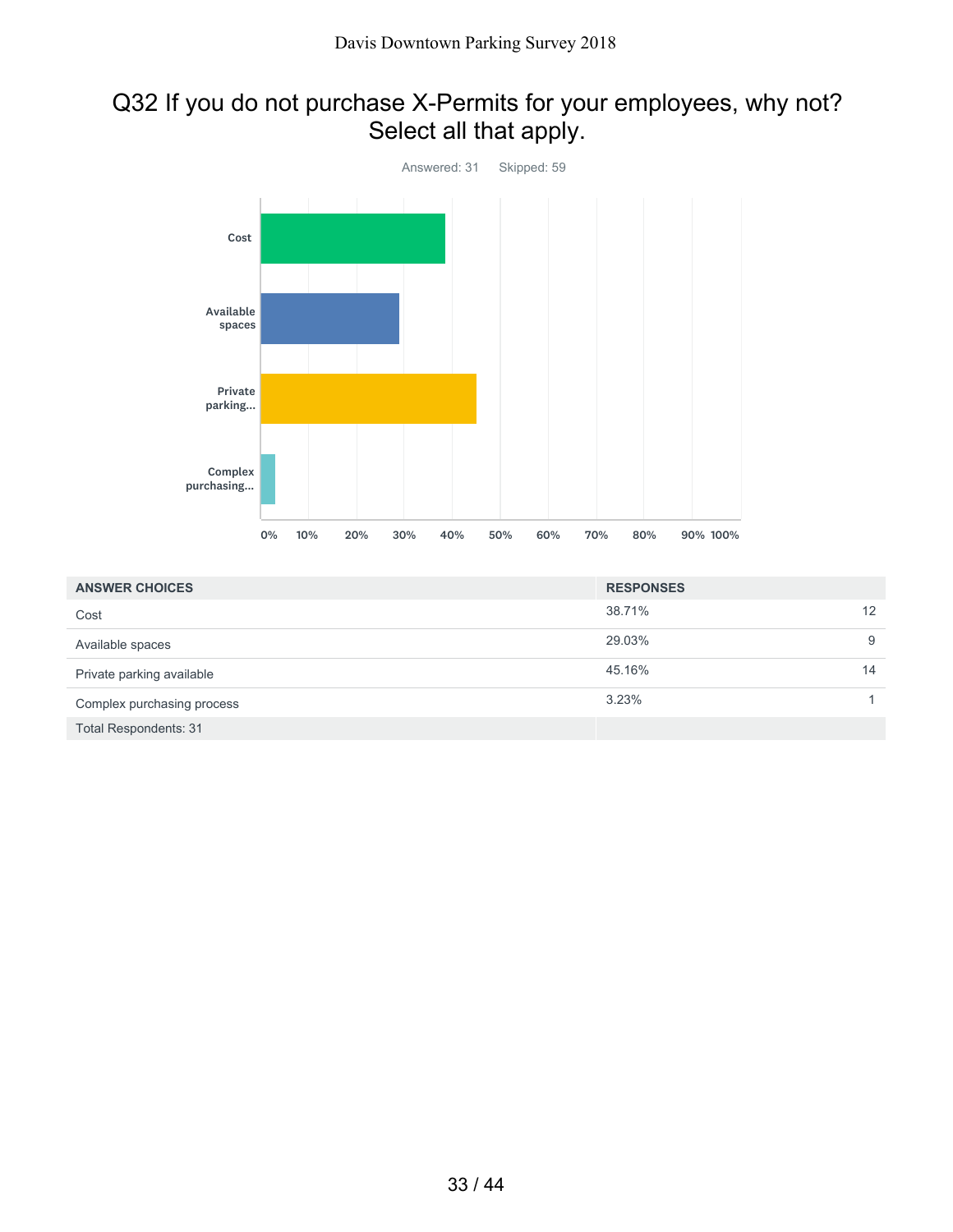# Q33 Which X-Permit parking locations do your employees typically use when parking for work?



| <b>ANSWER CHOICES</b>                         | <b>RESPONSES</b> |    |
|-----------------------------------------------|------------------|----|
| On-street X-Permit locations                  | 64.52%           | 20 |
| F St and 1st St parking structure             | 32.26%           | 10 |
| F St and 1st St survace lot (Boy Scout Cabin) | 3.23%            |    |
| Olive and Richards surface lot                | $0.00\%$         |    |
| <b>TOTAL</b>                                  |                  | 31 |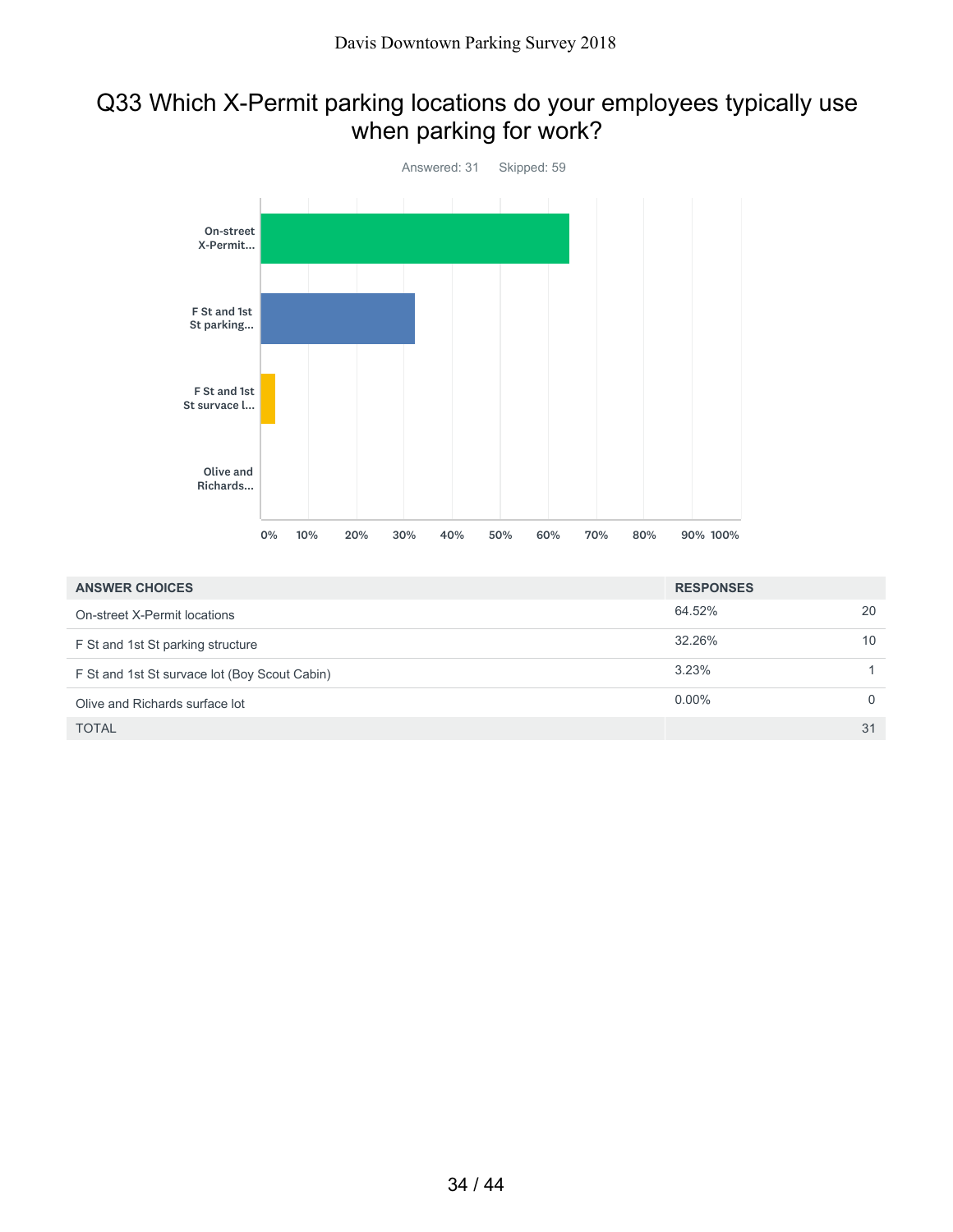# Q34 Is there an adequate supply of X-Permit spaces available when your employees need them?



| <b>ANSWER CHOICES</b> | <b>RESPONSES</b> |    |
|-----------------------|------------------|----|
| Yes                   | 48.65%           | 18 |
| No                    | 51.35%           | 19 |
| <b>TOTAL</b>          |                  | 37 |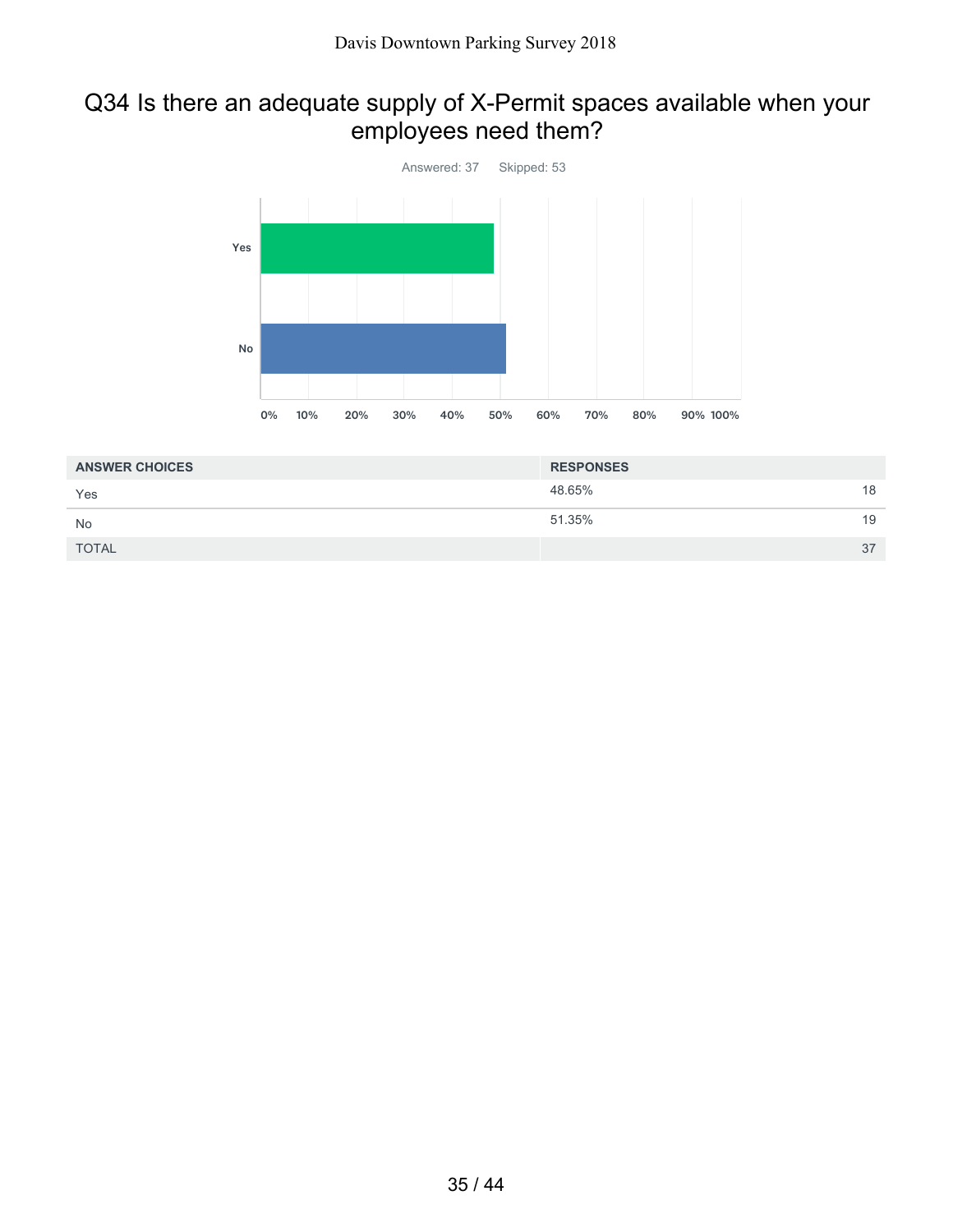# Q35 During what time of day do your employees need access to X-Permit parking locations? Select all that apply.



| <b>ANSWER CHOICES</b>        | <b>RESPONSES</b> |    |
|------------------------------|------------------|----|
| 8am to 11am                  | 84.62%           | 33 |
| 11am to 4pm                  | 87.18%           | 34 |
| 4pm to 8pm                   | 58.97%           | 23 |
| <b>Total Respondents: 39</b> |                  |    |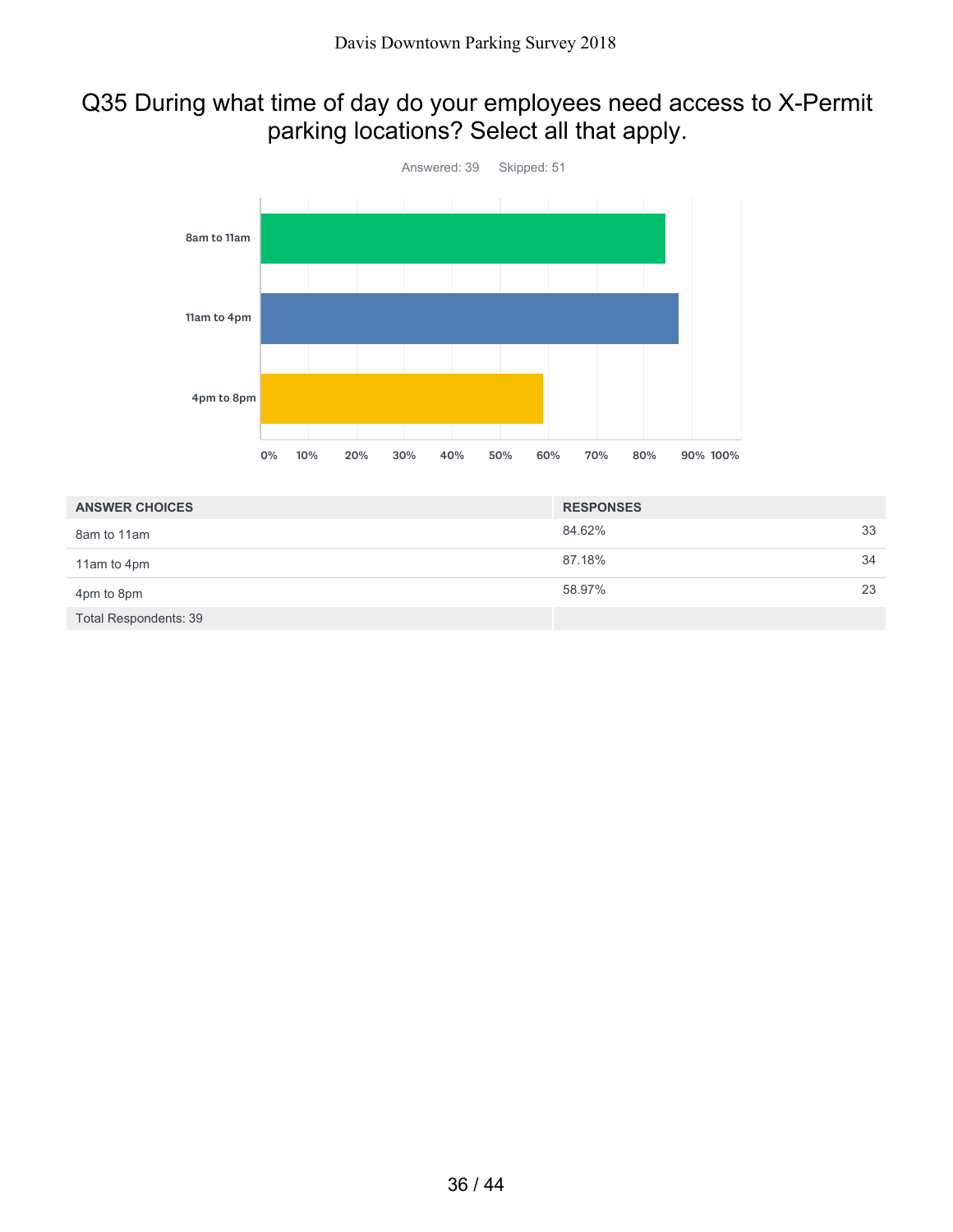# Q37 Are you aware of the City's plan for implementing paid parking in portions of the downtown?



| <b>ANSWER CHOICES</b> | <b>RESPONSES</b> |    |
|-----------------------|------------------|----|
| Yes                   | 90.14%           | 64 |
| <b>No</b>             | 9.86%            |    |
| <b>TOTAL</b>          |                  |    |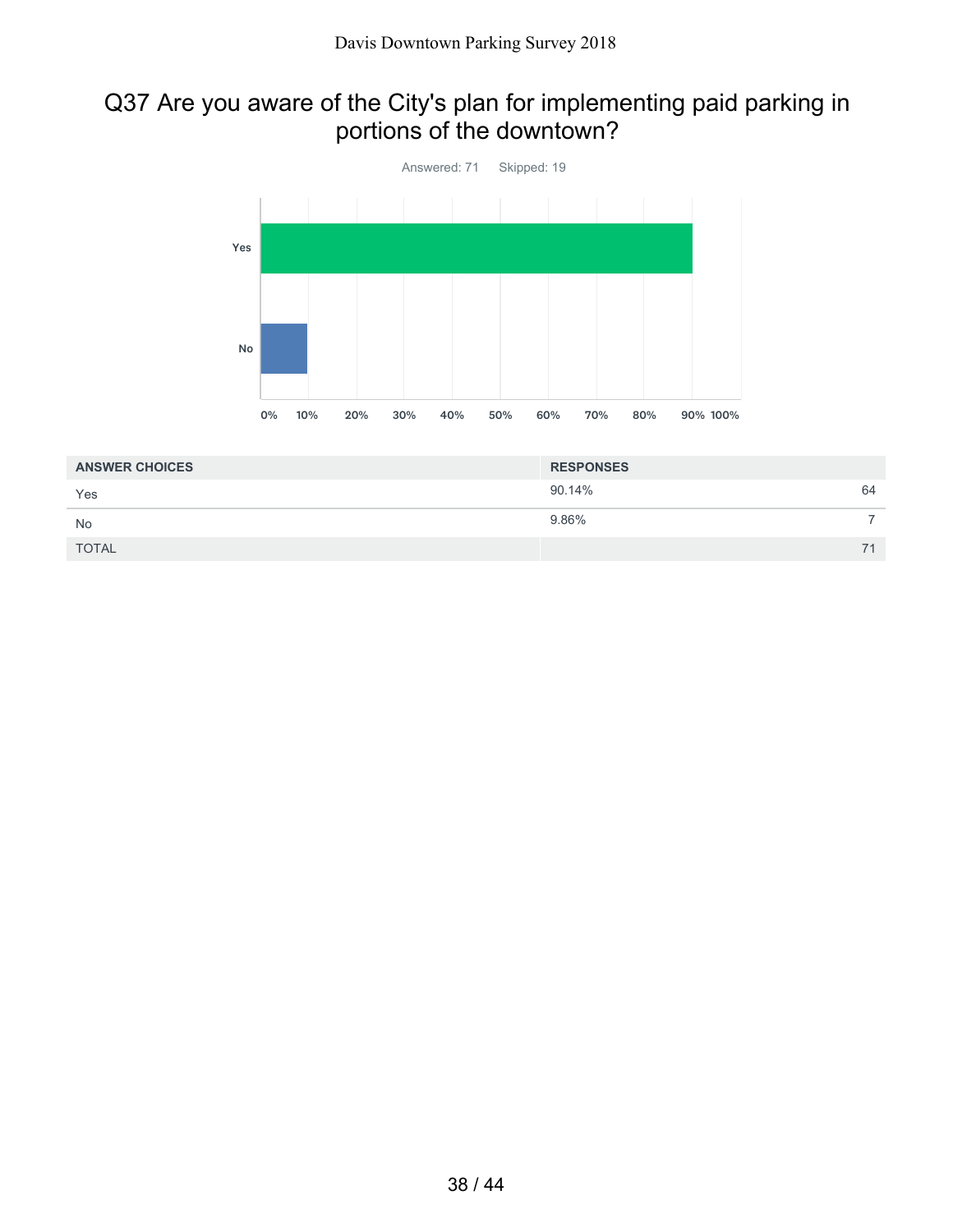### Q38 Do you support the City's plan to implement paid parking in portions of the downtown?



| <b>ANSWER CHOICES</b> | <b>RESPONSES</b> |    |
|-----------------------|------------------|----|
| Yes                   | 23.19%           | 16 |
| <b>No</b>             | 76.81%           | 53 |
| <b>TOTAL</b>          |                  | 69 |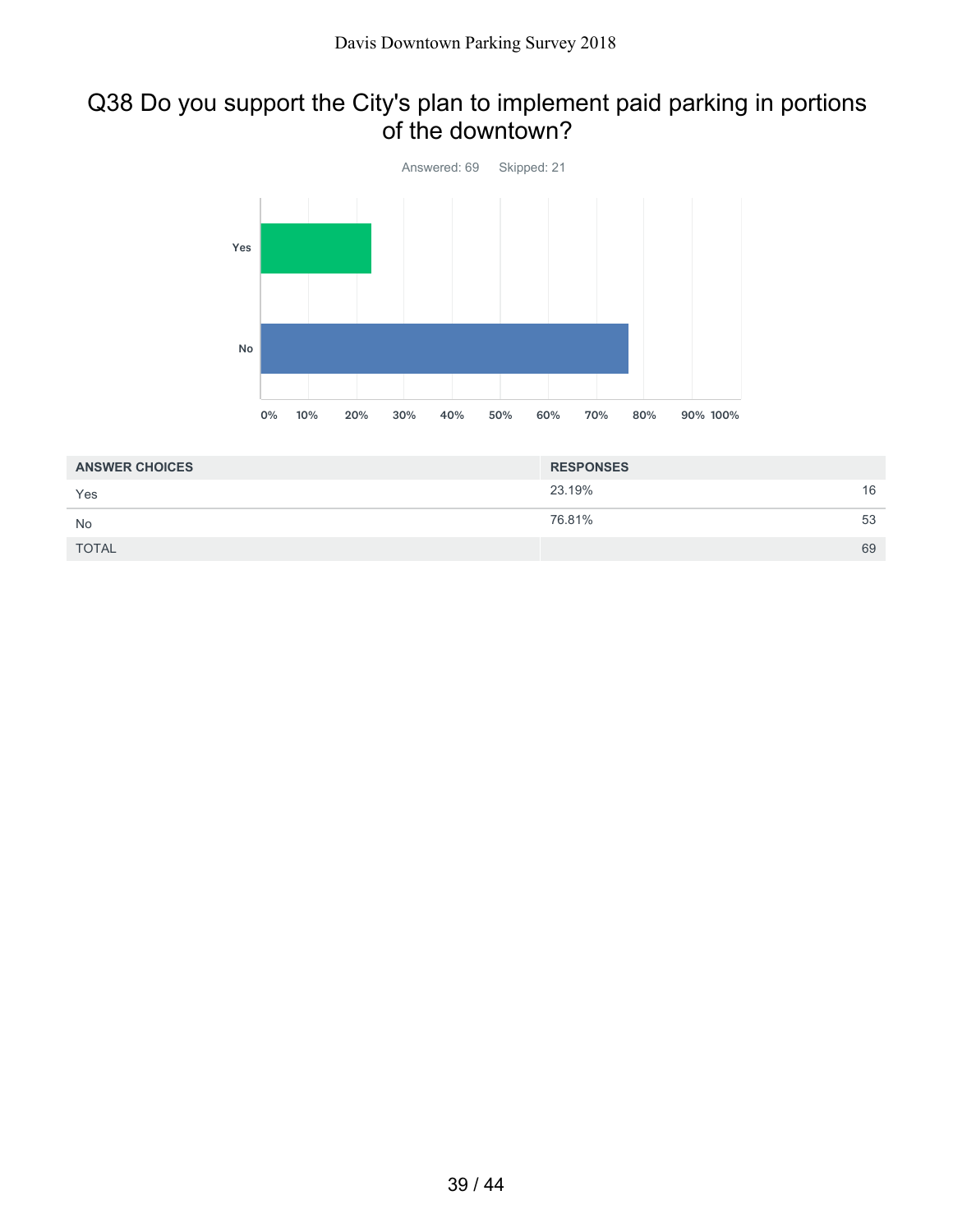# Q39 If you support paid parking, where do you feel paid parking should be implemented?



| <b>ANSWER CHOICES</b>               | <b>RESPONSES</b> |
|-------------------------------------|------------------|
| On-street parking                   | 20.83%<br>5      |
| Surface lots and parking structures | 13<br>54.17%     |
| All of the Downtown                 | 25.00%<br>6      |
| <b>TOTAL</b>                        | 24               |